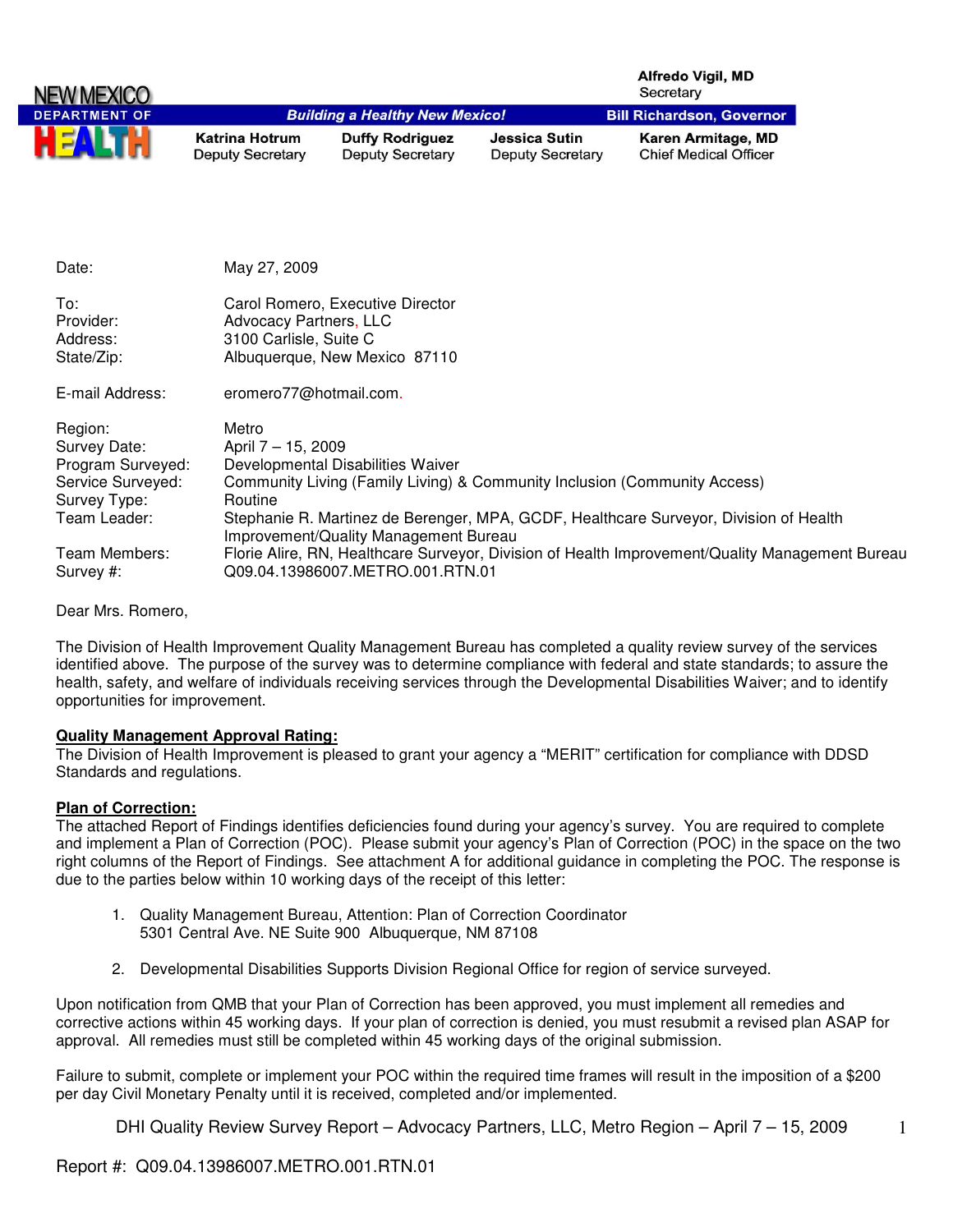## **Request for Informal Reconsideration of Findings (IRF):**

If you disagree with a determination of noncompliance (finding) you have 10 working days upon receipt of this notice to request an IRF. Submit your request for an IRF in writing to:

> QMB Deputy Bureau Chief 5301 Central Ave NE Suite #900 Albuquerque, NM 87108 Attention: IRF request

A request for an IRF will not delay the implementation of your Plan of Correction which must be completed within 45 working days. Providers may not appeal the nature or interpretation of the standard or regulation, the team composition, sampling methodology or the Scope and Severity of the finding.

If the IRF approves the change or removal of a finding, you will be advised of any changes.

This IRF process is separate and apart from the Informal Dispute Resolution (IDR) and Fair Hearing Process for Sanctions from DOH.

Please call the Team Leader at 505-222-8641, if you have questions about the survey or the report. Thank you for your cooperation and for the work you perform.

Sincerely,

**taovami** 

Stephanie R. Martinez de Berenger, MPA, GCDF Team Lead/Healthcare Surveyor Division of Health Improvement Quality Management Bureau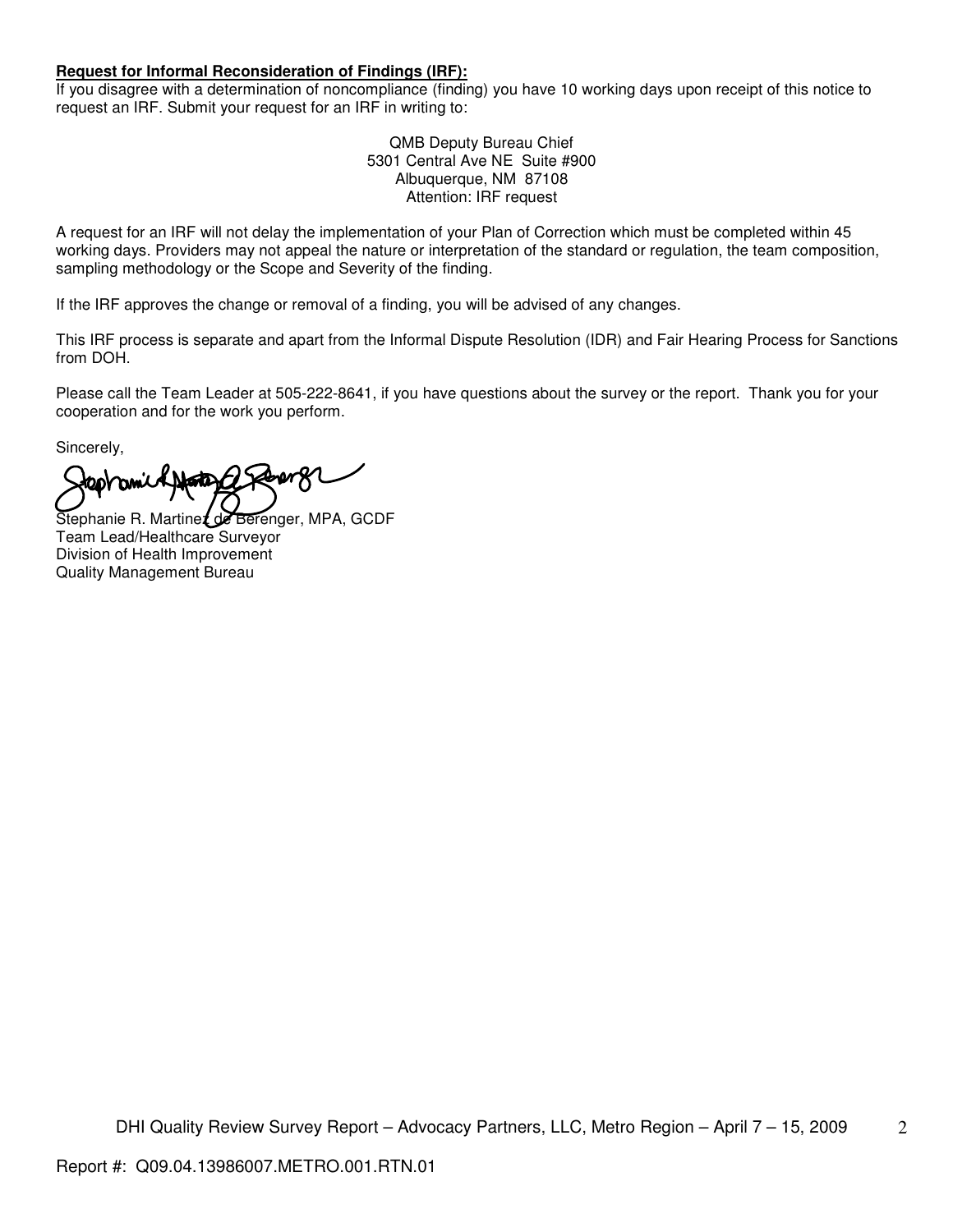| <b>Survey Process Employed:</b>         |                                                                                                                                                                                                                                                                        |                                                                                                                                                                                                                             |
|-----------------------------------------|------------------------------------------------------------------------------------------------------------------------------------------------------------------------------------------------------------------------------------------------------------------------|-----------------------------------------------------------------------------------------------------------------------------------------------------------------------------------------------------------------------------|
| <b>Entrance Conference Date:</b>        | April 7, 2009                                                                                                                                                                                                                                                          |                                                                                                                                                                                                                             |
| Present:                                | <b>Advocacy Partners, LLC</b>                                                                                                                                                                                                                                          | Elena Romero Yamato, Service Coordinator/Trainer<br>Victoria Romero Knell, Service Coordinator/Finance                                                                                                                      |
|                                         | <b>DOH/DHI/QMB</b>                                                                                                                                                                                                                                                     | Stephanie R. Martinez de Berenger, MPA, GCDF,<br>Team Lead/Healthcare Surveyor<br>Florie Alire, RN, Healthcare Surveyor                                                                                                     |
| <b>Exit Conference Date:</b>            | April 9, 2009                                                                                                                                                                                                                                                          |                                                                                                                                                                                                                             |
| Present:                                | <b>Advocacy Partners, LLC</b><br>Carol Romero, Executive Director/Service Coordinator<br>Elena Romero Yamato, Service Coordinator/Trainer<br>Victoria Romero Knell, Service Coordinator/Finance<br>Venessa Rael, Records Management<br>Joanna Moya, Records Management |                                                                                                                                                                                                                             |
|                                         | <b>DOH/DHI/QMB</b>                                                                                                                                                                                                                                                     | Stephanie R. Martinez de Berenger, MPA, GCDF,<br>Team Lead/Healthcare Surveyor<br>Florie Alire, RN, Healthcare Surveyor                                                                                                     |
| <b>Homes Visited</b>                    | Number:                                                                                                                                                                                                                                                                | 5                                                                                                                                                                                                                           |
| <b>Administrative Locations Visited</b> | Number:                                                                                                                                                                                                                                                                | 1                                                                                                                                                                                                                           |
| <b>Total Sample Size</b>                | Number:                                                                                                                                                                                                                                                                | 5<br>0 - Jackson Class Members<br>5 - Non Jackson Class Members<br>5 - Family Living<br>2 - Community Access                                                                                                                |
| Persons Served Interviewed              | Number:                                                                                                                                                                                                                                                                | 5                                                                                                                                                                                                                           |
| Persons Served Observed                 | Number:                                                                                                                                                                                                                                                                | 5                                                                                                                                                                                                                           |
| Records Reviewed (Persons Served)       | Number:                                                                                                                                                                                                                                                                | 5                                                                                                                                                                                                                           |
| <b>Administrative Files Reviewed</b>    | <b>Billing Records</b><br>٠<br><b>Medical Records</b><br>$\bullet$<br>$\bullet$<br><b>Personnel Files</b><br>$\bullet$<br><b>Training Records</b><br>$\bullet$<br>$\bullet$<br>$\bullet$<br>$\bullet$<br>٠<br>٠<br><b>Evacuation Drills</b>                            | Incident Management Records<br>Agency Policy and Procedure<br><b>Caregiver Criminal History Screening Records</b><br><b>Employee Abuse Registry</b><br>Human Rights Notes and/or Meeting Minutes<br>Nursing personnel files |

• Quality Improvement/Quality Assurance Plan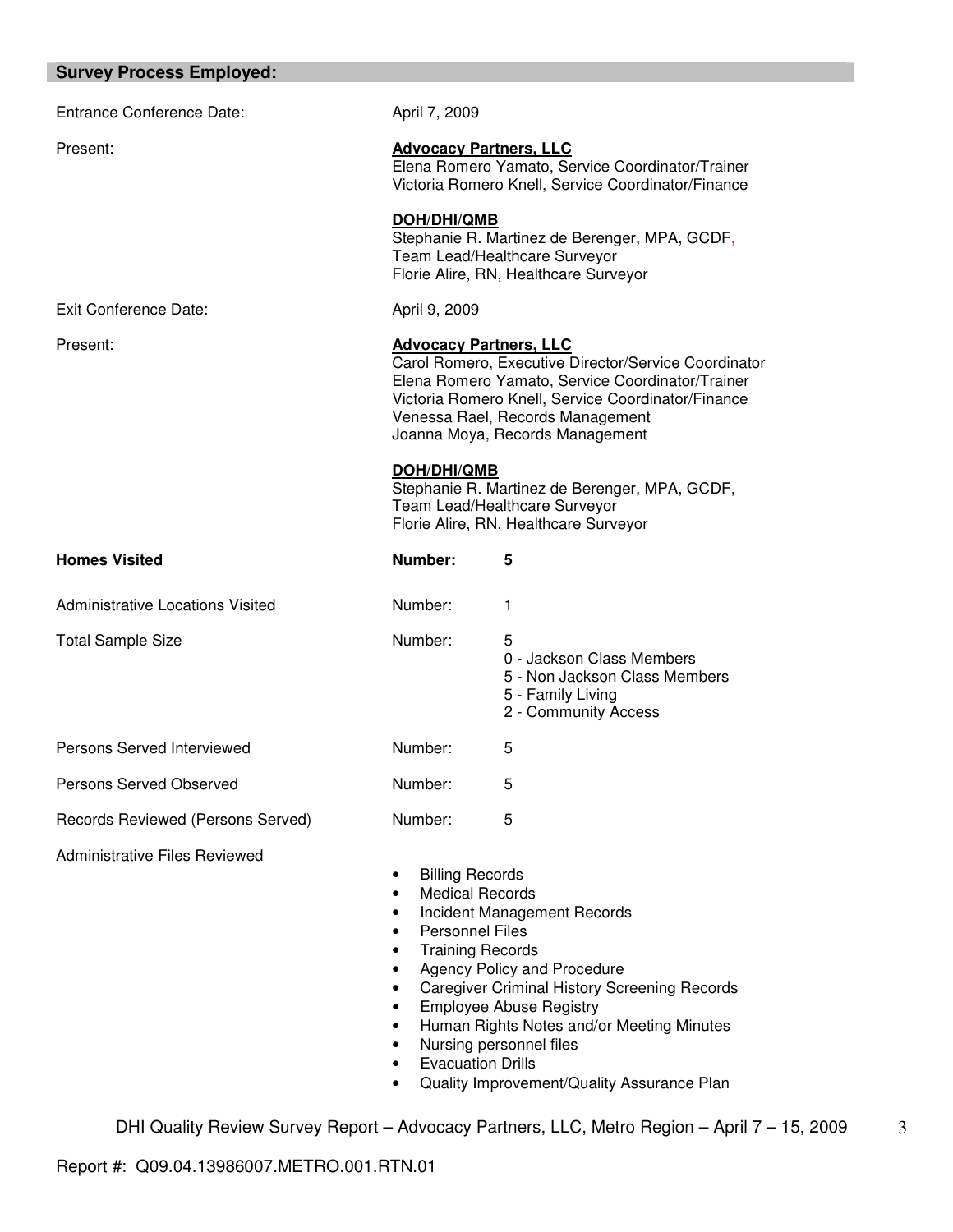- CC: Distribution List: DOH Division of Health Improvement
- DOH Developmental Disabilities Supports Division

DOH - Office of Internal Audit

HSD - Medical Assistance Division

**Attachment A**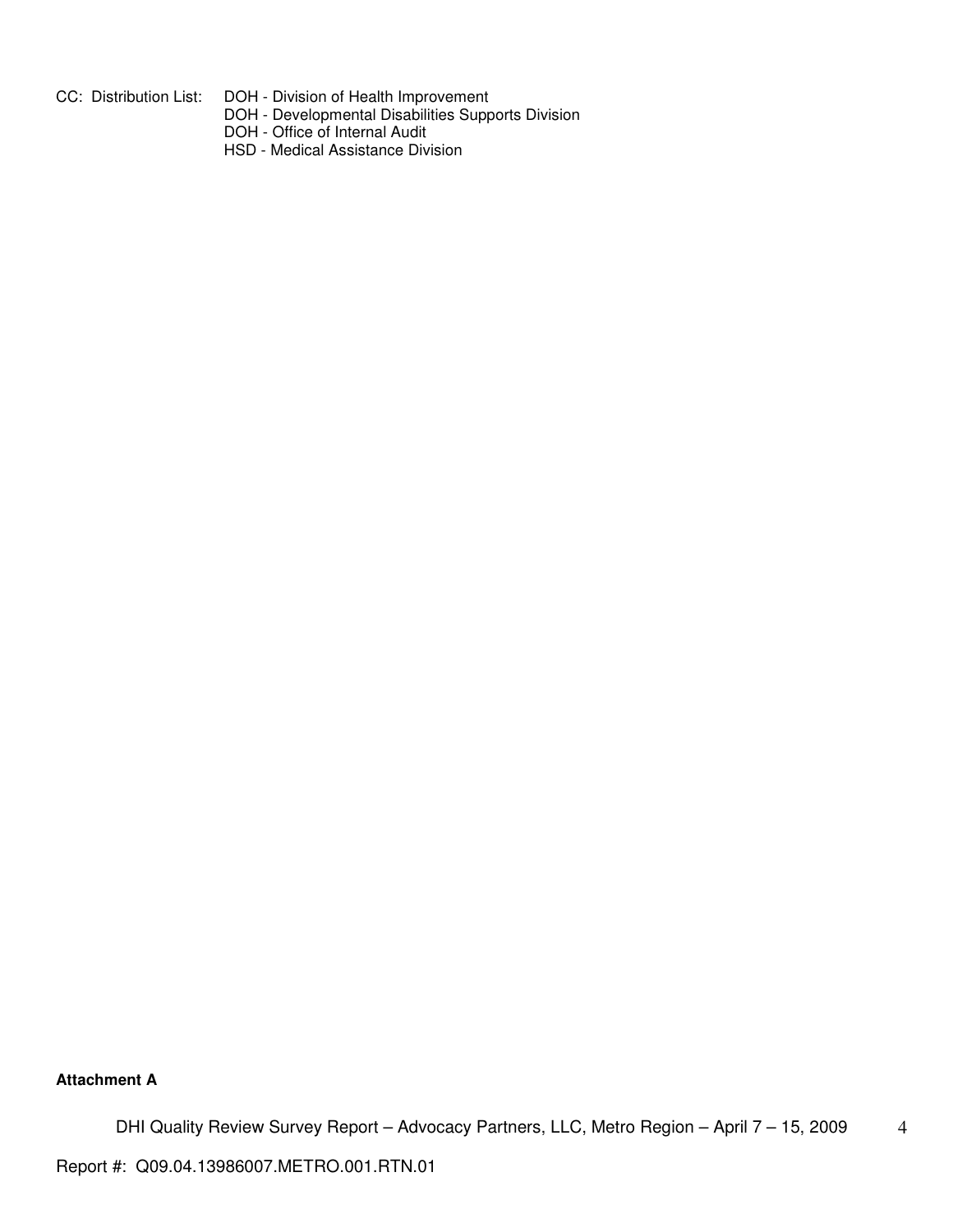# **Provider Instructions for Completing the QMB Plan of Correction (POC) Process**

- After a QMB Quality Review, your Survey Report will be sent to you via certified mail. You may request that it also be sent to you electronically by calling George Perrault, Plan of Correction Coordinator at 505-222-8624.
- Within 10 business days of the date you received your survey report, you must develop and send your Plan of Correction response to the QMB office. (Providers who do not pick up their mail will be referred to the Internal Review Committee [IRC]).
- For each Deficiency in your Survey Report, include specific information about HOW you will correct each Deficiency, WHO will fix each Deficiency ("Responsible Party"), and by WHEN ("Date Due").
- Your POC must not only address HOW, WHO and WHEN each Deficiency will be corrected, but must also address overall systemic issues to prevent the Deficiency from reoccurring, i.e., Quality Assurance (QA). Your description of your QA must include specifics about your selfauditing processes, such as HOW OFTEN you will self-audit, WHO will do it, and WHAT FORMS will be used.
- Corrective actions should be incorporated into your agency's Quality Assurance/Quality Improvement policies and procedures.
- You may send your POC response electronically to George.Perrault@state.nm.us, by fax (505- 841-5815), or by postal mail.
- Do not send supporting documentation to QMB until after your POC has been approved by QMB.
- QMB will notify you if your POC has been "Approved" or "Denied".
- Whether your POC is "Approved" or "Denied", you have a maximum of 45 business days to correct all survey Deficiencies from the date of receipt of your Survey Report. If your POC is "Denied" it must be revised and resubmitted ASAP, as the 45 working day limit is in effect. Providers whose revised POC is denied will be referred to the IRC.
- The POC must be completed on the official QMB Survey Report and Plan of Correction Form, unless approved in advance by the POC Coordinator.
- The following Deficiencies must be corrected within the deadlines below (after receipt of your Survey Report):

| $\circ$ CCHS and EAR:              | 10 working days |
|------------------------------------|-----------------|
| o Medication errors:               | 10 working days |
| $\circ$ IMS system/training:       | 20 working days |
| $\circ$ ISP related documentation: | 30 working days |
| $\circ$ DDSD Training              | 45 working days |

- If you have questions about the POC process, call the QMB POC Coordinator, George Perrault at 505-222-8624 for assistance.
- For Technical Assistance (TA) in developing or implementing your POC, contact your local DDSD Regional Office.
- Once your POC has been approved by QMB, the POC may not be altered or the dates changed.
- Requests for an extension or modification of your POC (post approval) must be made in writing and submitted to the POC Coordinator at QMB, and are approved on a case-by-case basis.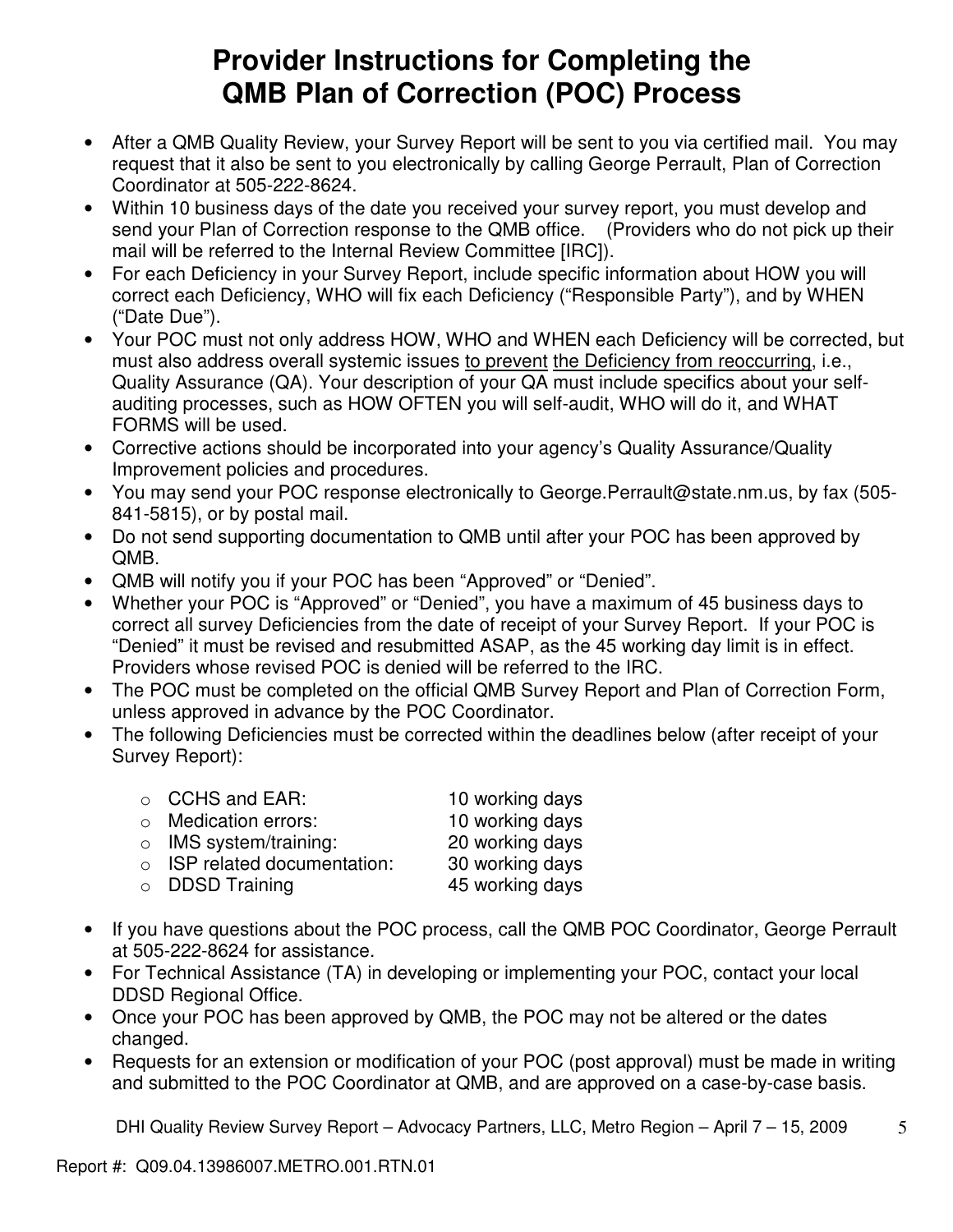- When submitting supporting documentation, organize your documents by Tag #s, and annotate or label each document using Individual #s.
- Do not submit original documents, hard copies or scanned and electronically submitted copies are fine. Originals must be maintained in the agency/client file(s) as per DDSD Standards.
- Failure to submit, complete or implement your POC within the required timeframes will result in a referral to the IRC and the possible imposition of a \$200 per day Civil Monetary Penalty until it is received, completed and/or implemented.

**Attachment B** 

# **QMB Scope and Severity Matrix of survey results**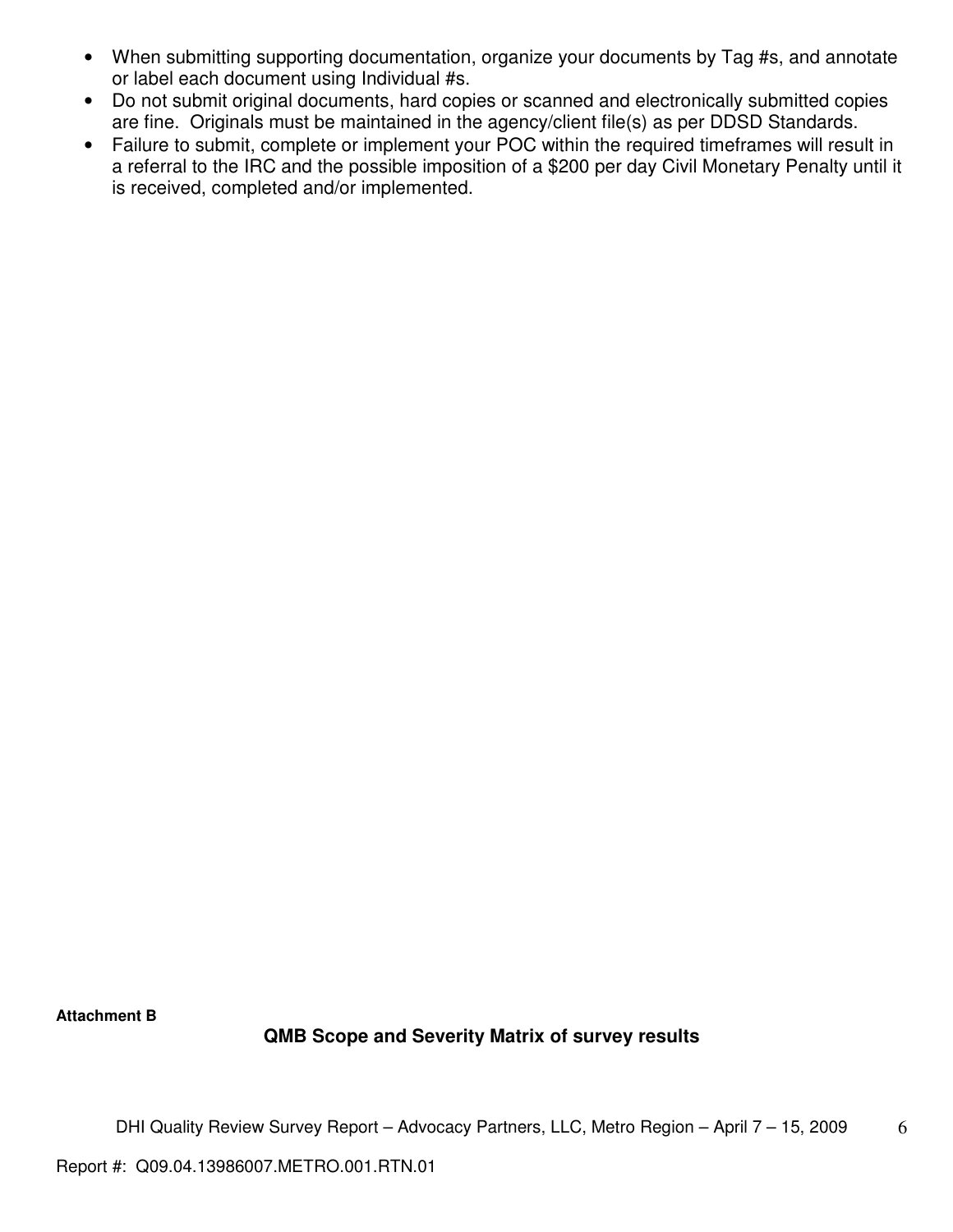Each deficiency in your Report of Findings is scored on a Scope and Severity Scale. The culmination of each deficiency's Scope and Severity is used to determine degree of compliance to standards and regulations and level of QMB Certification.

|                 |                  |                                                                |                                  | <b>SCOPE</b>                    |                                        |
|-----------------|------------------|----------------------------------------------------------------|----------------------------------|---------------------------------|----------------------------------------|
|                 |                  |                                                                | <b>Isolated</b><br>$01\% - 15\%$ | <b>Pattern</b><br>$16\% - 79\%$ | <b>Widespread</b><br>$80\% - 100\%$    |
|                 | High Impact      | Immediate<br>Jeopardy to<br>individual health<br>and or safety | J.                               | K.                              | L.                                     |
| <b>SEVERITY</b> |                  | <b>Actual harm</b>                                             | G.                               | Н.                              | ı.                                     |
|                 |                  | No Actual Harm<br><b>Potential for more</b>                    | D.                               | Е.                              | $F.$ (3 or more)                       |
|                 | Medium<br>Impact | than minimal harm                                              | $D.$ (2 or less)                 |                                 | F. (no conditions<br>of participation) |
|                 | Low<br>Impact    | No Actual Harm<br>Minimal potential<br>for harm.               | A.                               | <b>B.</b>                       | C.                                     |

Scope and Severity Definitions:

## Key to Scope scale:

#### Isolated:

A deficiency that is limited to 1% to 15% of the sample, usually impacting no more than one or two individuals in the sample.

#### Pattern:

A deficiency that impacts a number or group of individuals from 16% to 79% of the sample is defined as a pattern finding. Pattern findings suggest the need for system wide corrective actions.

#### Widespread:

A deficiency that impacts most or all (80% to 100%) of the individuals in the sample is defined as widespread or pervasive. Widespread findings suggest the need for system wide corrective actions as well as the need to implement a Continuous Quality Improvement process to improve or build infrastructure. Widespread findings must be referred to the Internal Review Committee for review and possible actions or sanctions.

Key to Severity scale:

Low Impact Severity: (Blue)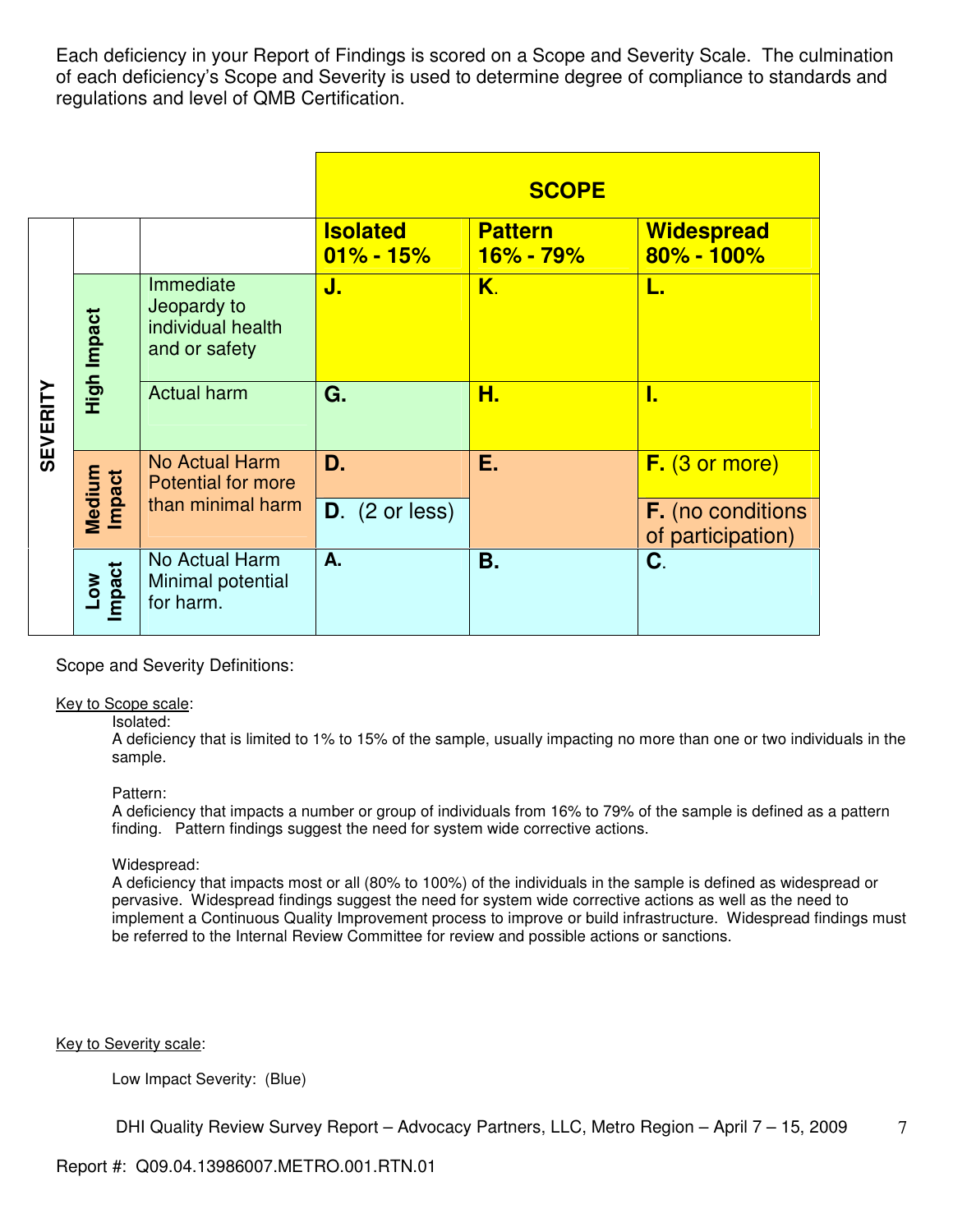Low level findings have no or minimal potential for harm to an individual. Providers that have no findings above a "C" level may receive a "Quality" Certification approval rating from QMB.

Medium Impact Severity: (Tan)

Medium level findings have a potential for harm to an individual. Providers that have no findings above a "F" level and/or no more than two F level findings and no F level Conditions of Participation may receive a "Merit" Certification approval rating from QMB.

High Impact Severity: (Green or Yellow)

High level findings are when harm to an individual has occurred. Providers that have no findings above "I" level may only receive a "Standard" Approval rating from QMB and will be referred to the IRC.

High Impact Severity: (Yellow)

"J, K, and L" Level findings:

This is a finding of Immediate Jeopardy. If a provider is found to have "I" level findings or higher, with an outcome of Immediate Jeopardy, including repeat findings or Conditions of Participation they will be referred to the Internal Review Committee.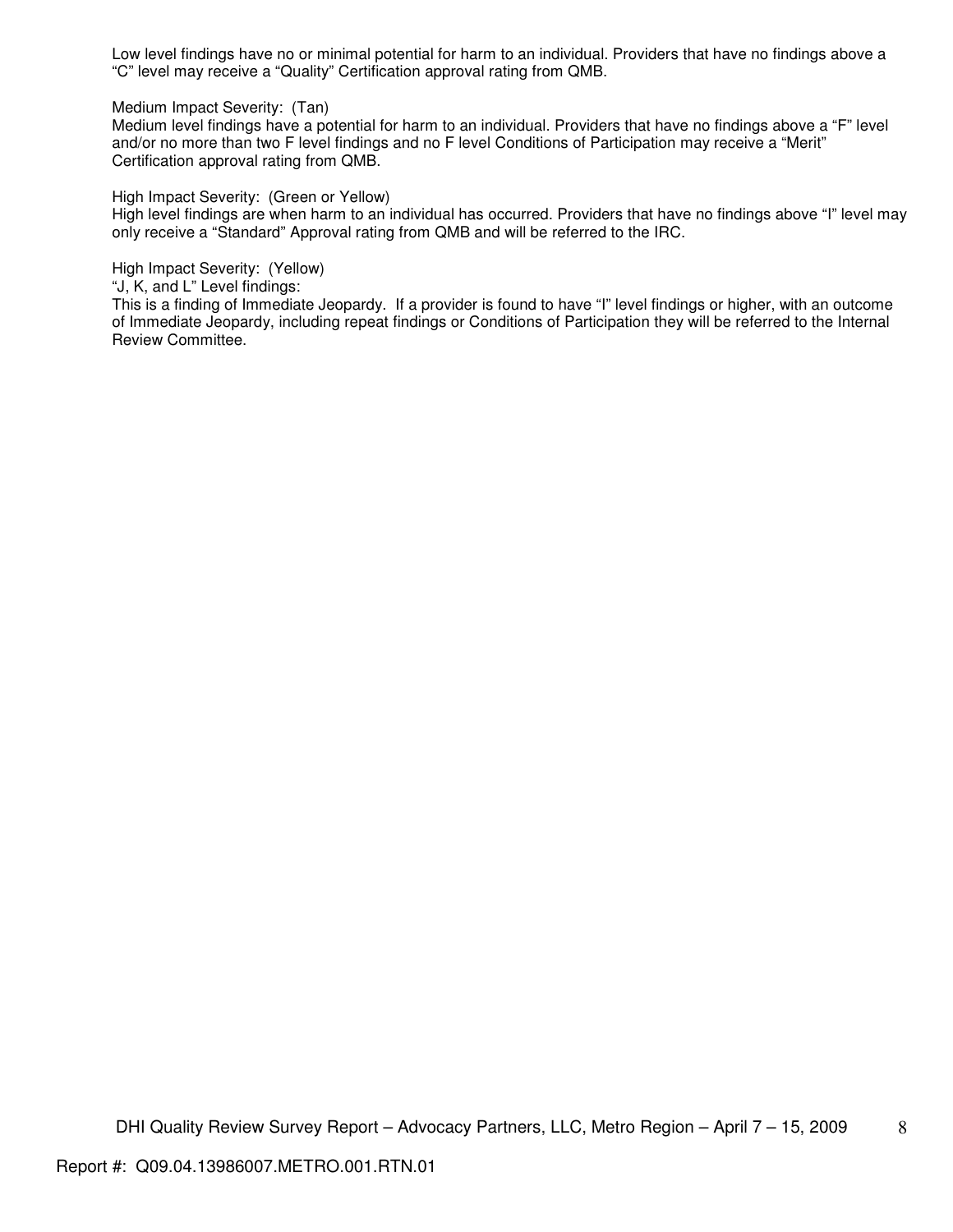# **Guidelines for the Provider Informal Reconsideration of Finding (IRF) Process**

# **Introduction:**

Throughout the process, surveyors are openly communicating with providers. Open communication means that surveyors have clarified issues and/or requested missing information before completing the review. Regardless, there may still be instances where the provider disagrees with a specific finding.

To informally dispute a finding the provider must request in writing an Informal Reconsideration of the Finding (IRF) to the QMB Deputy Bureau Chief **within 10 working days** of receipt of the final report.

The written request for an IRF must be completed on the **QMB Request for Informal Reconsideration of Finding Form** (available on the QMB website) and must specify in detail the request for reconsideration and why the finding is inaccurate. The **IRF request must include all supporting documentation or evidence that was not previously reviewed during the survey process.** 

# **The following limitations apply to the IRF process:**

- The request for an IRF and all supporting evidence must be received in 10 days.
- Findings based on evidence requested during the survey and not provided may not be subject to reconsideration.
- The supporting documentation must be new evidence not previously reviewed by the survey team.
- Providers must continue to complete their plan of correction during the IRF process
- Providers may not request an IRF to challenge the Scope and Severity of a finding.
- Providers may not request an IRF to challenge the sampling methodology.
- Providers may not request an IRF based on disagreement with the nature of the standard or regulation.
- Providers may not request an IRF to challenge the team composition
- Providers may not request an IRF to challenge the QMB Quality Approval Rating and the length of their DDSD provider contract.

# **A Provider forfeits the right to an IRF if the request is not made within 10 working days of receiving the report and does not include all supporting documentation or evidence to show compliance with the standards and regulations.**

QMB has 30 working days to complete the review and notify the provider of the decision. The request will be reviewed by the IRF committee. The Provider will be notified in writing of the ruling, no face to face meeting will be conducted.

When a Provider requests that a finding be reconsidered, it does not stop or delay the Plan of Correction process. **Providers must continue to complete the Plan of Correction, including the finding in dispute regardless of the IRF status.** If a finding is successfully reconsidered, it will be noted and will be removed or modified from the report. It should be noted that in some cases a Plan of Correction may be completed prior to the IRF process being completed. The provider will be notified in writing on the decisions of the IRF committee.

# **Administrative Review Process:**

If a Provider desires to challenge the decision of the IRF committee they may request an Administrative Review by the DHI and DDSD Director. The Request must be made in writing to the QMB Bureau Chief and received within 5 days of notification from the IRF decision.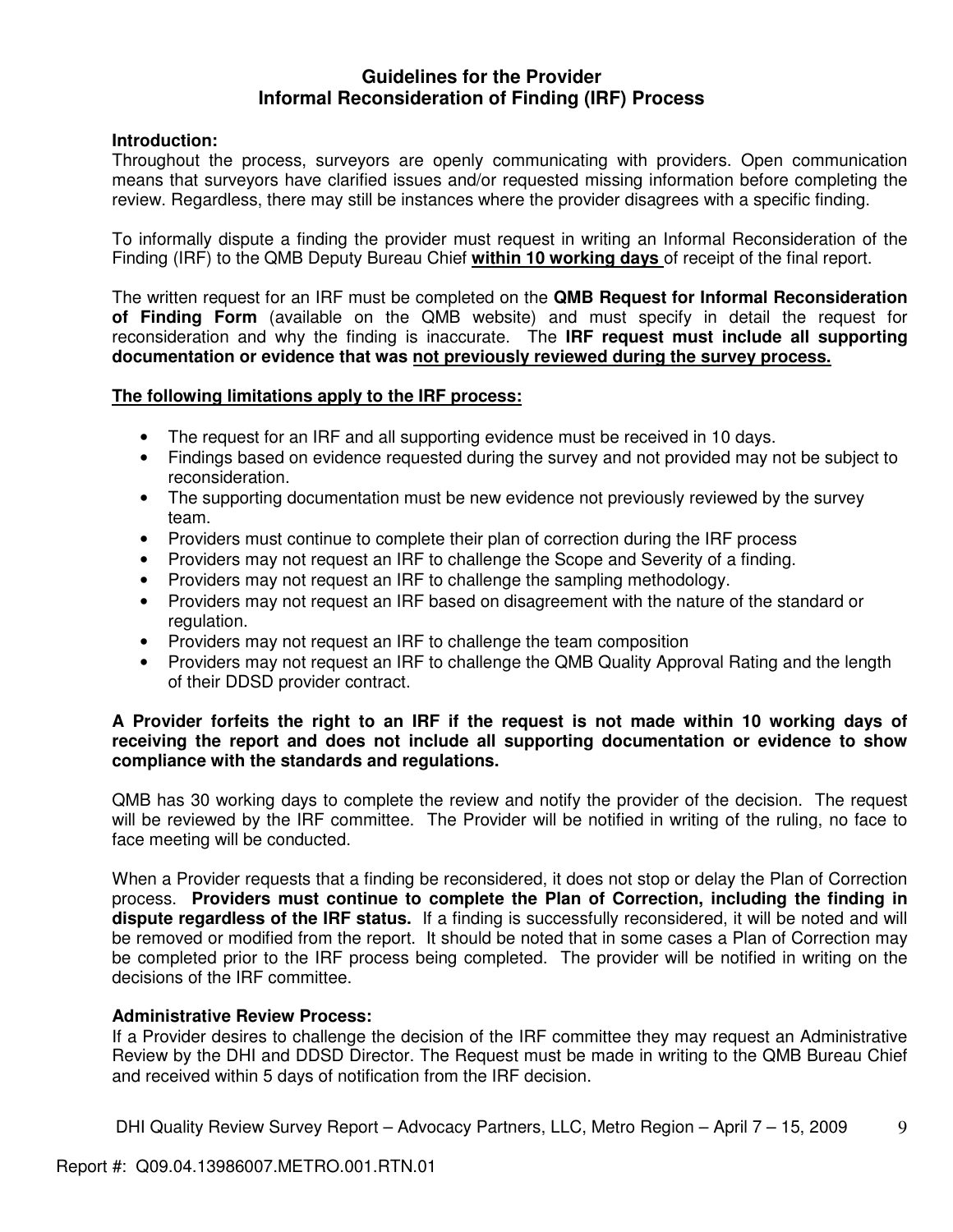# **Regarding IRC Sanctions:**

The Informal Reconsideration of the Finding process is a separate process specific to QMB Survey Findings and should not be confused with any process associated with IRC Sanctions.

If a Provider desires to Dispute or Appeal an IRC Sanction that is a separate and different process. Providers may choose the Informal Dispute Resolution Process or the Formal Medicaid Fair Hearing Process to dispute or appeal IRC sanctions, please refer to the DOH Sanction policy and section 39 of the provider contract agreement.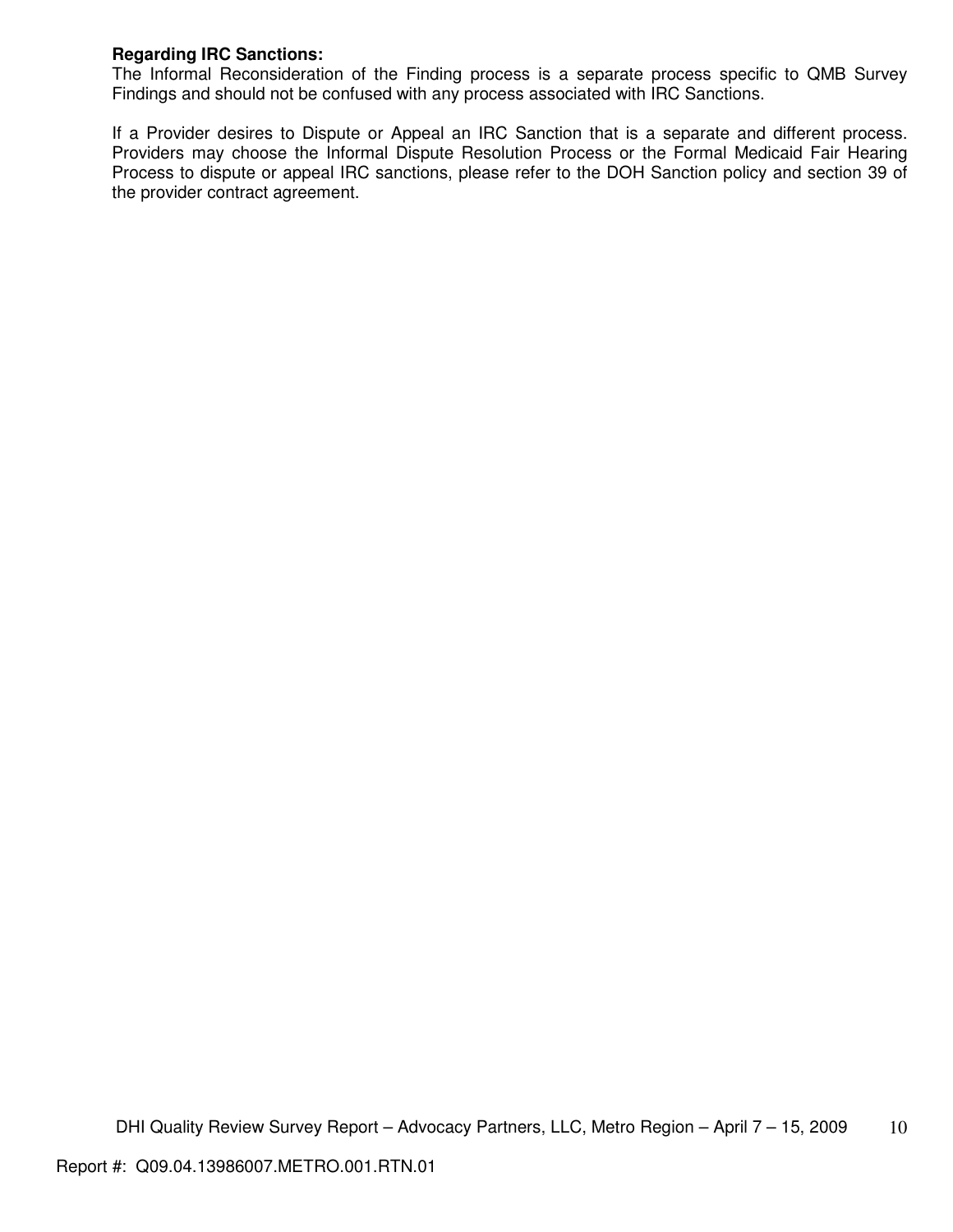| <b>Agency:</b>   | <b>Advocacy Partners, LLC - Metro Region</b>                              |
|------------------|---------------------------------------------------------------------------|
| Program:         | Developmental Disabilities Waiver                                         |
| Service:         | Community Living (Family Living) & Community Inclusion (Community Access) |
| Monitoring Type: | Routine                                                                   |
| Date of Survey:  | April 7 – 15, 2009                                                        |

| <b>Statute</b>                                 | <b>Deficiency</b>                               | <b>Agency Plan of Correction and</b> | <b>Date</b> |
|------------------------------------------------|-------------------------------------------------|--------------------------------------|-------------|
|                                                |                                                 | <b>Responsible Party</b>             | <b>Due</b>  |
| Tag # 1A03 CQI System                          | <b>Scope and Severity Rating: C</b>             |                                      |             |
| Developmental Disabilities (DD) Waiver Service | Based on record review, the Agency failed to    |                                      |             |
| Standards effective 4/1/2007                   | develop and implement a Continuous Quality      |                                      |             |
| <b>CHAPTER 1 I. PROVIDER AGENCY</b>            | Management System.                              |                                      |             |
| <b>ENROLLMENT PROCESS</b>                      |                                                 |                                      |             |
| I. Continuous Quality Management System:       | The copy of the Agency's Factor III-Quality     |                                      |             |
| Prior to approval or renewal of a DD Waiver    | Improvement Plan provided by the agency did not |                                      |             |
| Provider Agreement, the Provider Agency is     | contain all components required by DD Waiver    |                                      |             |
| required to submit in writing the current      | Standards.                                      |                                      |             |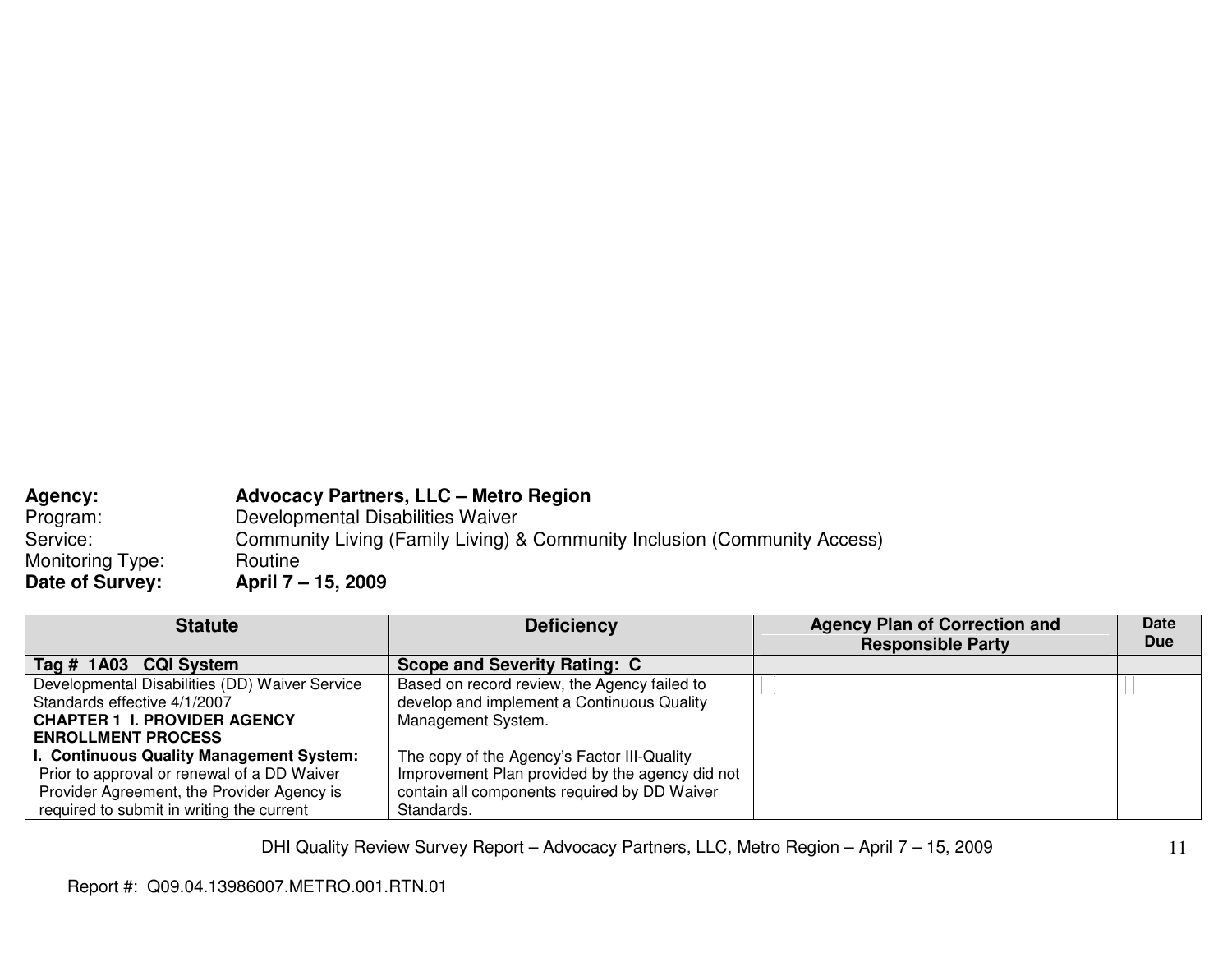| Continuous Quality Improvement Plan to the<br>DOH for approval. In addition, on an annual basis<br>DD Waiver Provider Agencies shall develop or<br>update and implement the Continuous Quality<br>Improvement Plan. The CQI Plan shall be used<br>to 1) discover strengths and challenges of the<br>provider agency, as well as strengths, and<br>barriers individuals experience in receiving the<br>quality, quantity, and meaningfulness of services<br>that he or she desires; 2) build on strengths and<br>remediate individual and provider level issues to<br>improve the provider's service provision over<br>time. At a minimum the CQI Plan shall address<br>how the agency will collect, analyze, act on data<br>and evaluate results related to:<br>Individual access to needed services and<br>(1)<br>supports;<br>Effectiveness and timeliness of<br>(2)<br>implementation of Individualized Service<br>Plans;<br>Trends in achievement of individual<br>(3)<br>outcomes in the Individual Service Plans;<br>(4) Trends in medication and medical incidents<br>leading to adverse health events;<br>Trends in the adequacy of planning and<br>(5)<br>coordination of healthcare supports at both<br>supervisory and direct support levels;<br>Quality and completeness documentation;<br>(6)<br>and<br>(7) Trends in individual and guardian<br>satisfaction. | The Agency's CQI Plan did not contain the<br>following components:<br>(4) Trends in medication and medical incidents<br>leading to adverse health events;<br>(5) Trends in the adequacy of planning and<br>coordination of healthcare supports at both<br>supervisory and direct support levels; |  |
|-----------------------------------------------------------------------------------------------------------------------------------------------------------------------------------------------------------------------------------------------------------------------------------------------------------------------------------------------------------------------------------------------------------------------------------------------------------------------------------------------------------------------------------------------------------------------------------------------------------------------------------------------------------------------------------------------------------------------------------------------------------------------------------------------------------------------------------------------------------------------------------------------------------------------------------------------------------------------------------------------------------------------------------------------------------------------------------------------------------------------------------------------------------------------------------------------------------------------------------------------------------------------------------------------------------------------------------------------------------------------------|--------------------------------------------------------------------------------------------------------------------------------------------------------------------------------------------------------------------------------------------------------------------------------------------------|--|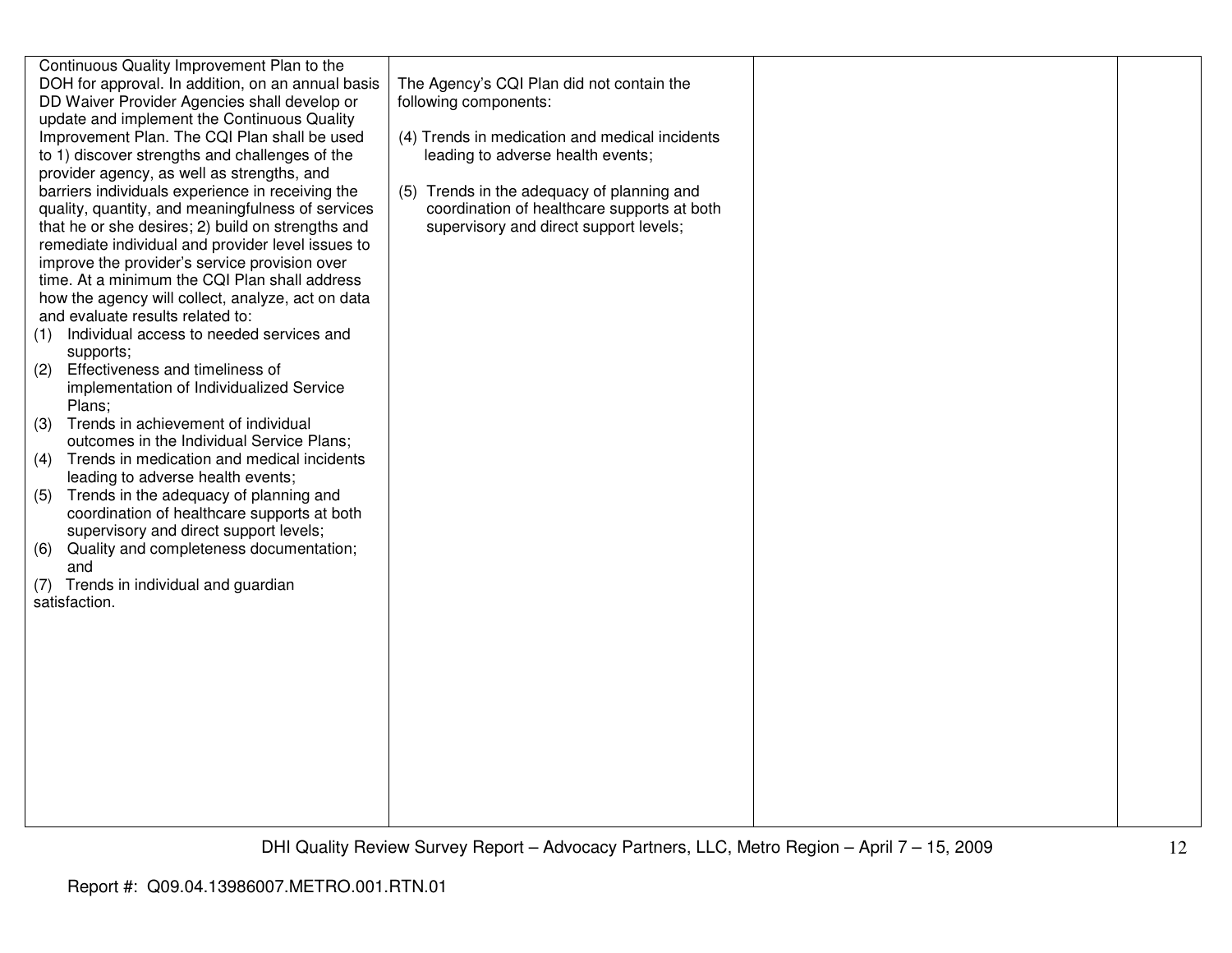| Tag# 1A07 SSI Payments                                                                                                                                                                                                                                                                                                                                                                                                                                                                                                                                                                                                                                                                                           | <b>Scope and Severity Rating: C</b>                                                                                                                                                                                                                                                                                                                                                                                                                                                                                                                                                                       |  |
|------------------------------------------------------------------------------------------------------------------------------------------------------------------------------------------------------------------------------------------------------------------------------------------------------------------------------------------------------------------------------------------------------------------------------------------------------------------------------------------------------------------------------------------------------------------------------------------------------------------------------------------------------------------------------------------------------------------|-----------------------------------------------------------------------------------------------------------------------------------------------------------------------------------------------------------------------------------------------------------------------------------------------------------------------------------------------------------------------------------------------------------------------------------------------------------------------------------------------------------------------------------------------------------------------------------------------------------|--|
| Developmental Disabilities (DD) Waiver Service<br>Standards effective 4/1/2007<br><b>CHAPTER 1 II. PROVIDER AGENCY</b><br>Requirements: The objective of these standards<br>is to establish Provider Agency policy, procedure<br>and reporting requirements for DD Medicaid<br>Waiver program. These requirements apply to all<br>such Provider Agency staff, whether directly<br>employed or subcontracting with the Provider<br>Agency. Additional Provider Agency requirements<br>and personnel qualifications may be applicable for<br>specific service standards.<br>C. Provider Agency Financial Records and<br>Accounting: Each individual served will be<br>presumed able to manage his or her own funds | Based on record review and interview, the Agency<br>failed to maintain and enforce written policies and<br>procedures regarding the use of individuals' SSI<br>payments or other personal funds.<br>Review of the Agency's Policies and Procedures<br>found no evidence of written a policy regarding<br>individual SSI payments or other personal funds.<br>When #49 was specifically asked if the Agency<br>had policies and procedures regarding the use of<br>individuals' SSI payments or other personal funds,<br>the following was reported:<br>#49 stated, "No, currently we do not have policies |  |
| unless the ISP documents justified limitations or<br>supports for self-management, and where<br>appropriate, reflects a plan to increase this skill.                                                                                                                                                                                                                                                                                                                                                                                                                                                                                                                                                             | and procedures regarding the use of individuals'<br>SSI payments or other personal funds."                                                                                                                                                                                                                                                                                                                                                                                                                                                                                                                |  |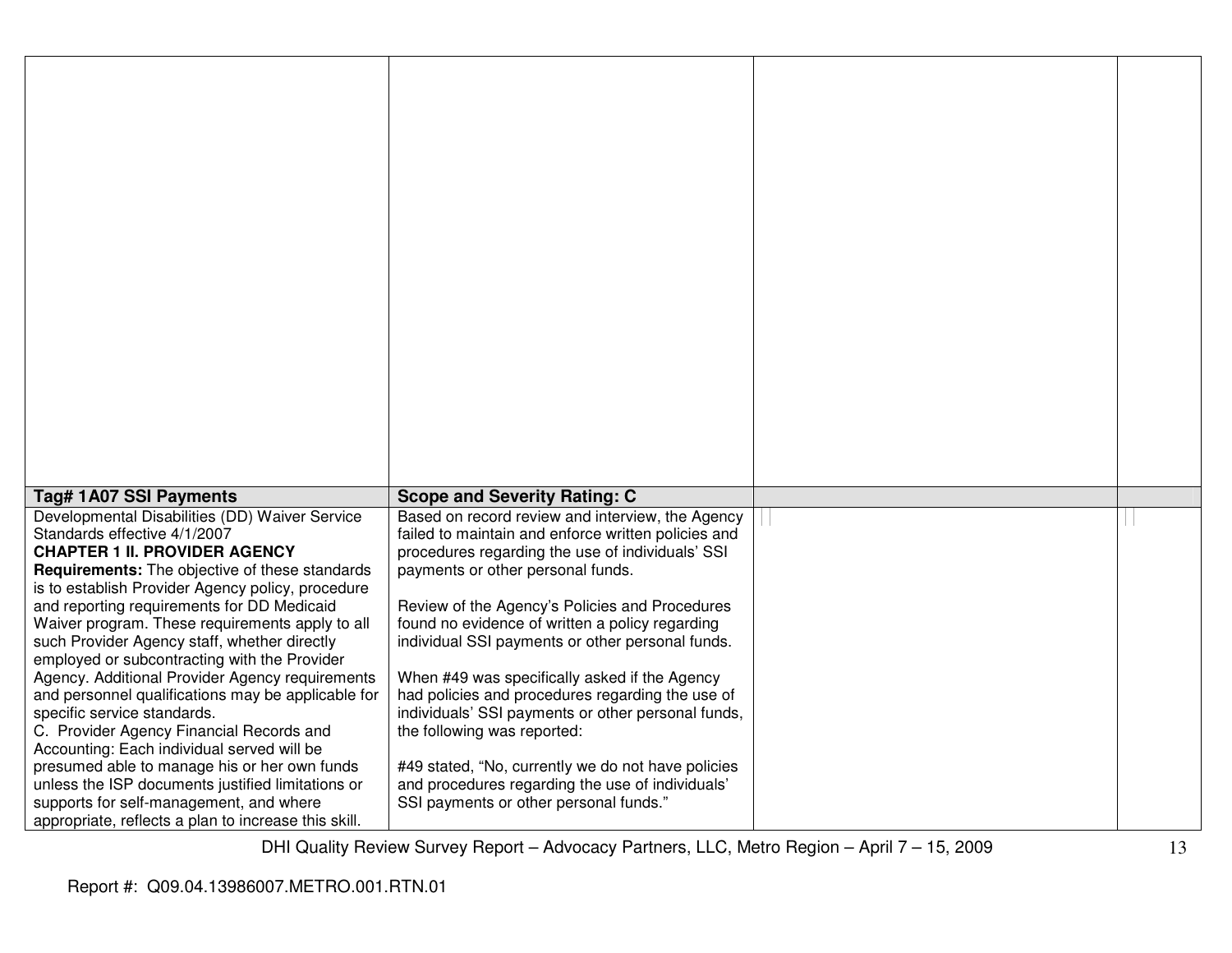| All Provider Agencies shall maintain and enforce                                                  |                                                     |  |
|---------------------------------------------------------------------------------------------------|-----------------------------------------------------|--|
| written policies and procedures regarding the use                                                 |                                                     |  |
| of the individual's SSI payments or other personal                                                |                                                     |  |
| funds, including accounting for all spending by the                                               |                                                     |  |
| Provider Agency, and outlining protocols for                                                      |                                                     |  |
| fulfilling the responsibilities as representative                                                 |                                                     |  |
| payee if the agency is so designated for an                                                       |                                                     |  |
| individual.                                                                                       |                                                     |  |
|                                                                                                   |                                                     |  |
|                                                                                                   |                                                     |  |
|                                                                                                   |                                                     |  |
|                                                                                                   |                                                     |  |
|                                                                                                   |                                                     |  |
|                                                                                                   |                                                     |  |
|                                                                                                   |                                                     |  |
|                                                                                                   |                                                     |  |
|                                                                                                   |                                                     |  |
|                                                                                                   |                                                     |  |
|                                                                                                   |                                                     |  |
|                                                                                                   |                                                     |  |
|                                                                                                   |                                                     |  |
|                                                                                                   |                                                     |  |
|                                                                                                   |                                                     |  |
|                                                                                                   |                                                     |  |
|                                                                                                   |                                                     |  |
| Tag #1A09 Medication Delivery (MAR)                                                               | <b>Scope and Severity Rating: E</b>                 |  |
| Developmental Disabilities (DD) Waiver Service                                                    | Medication Administration Records (MAR) were        |  |
| Standards effective 4/1/2007                                                                      | reviewed for the months of December 2008,           |  |
| <b>CHAPTER 1 II. PROVIDER AGENCY</b>                                                              | January and February, 2009.                         |  |
| <b>REQUIREMENTS:</b> The objective of these                                                       |                                                     |  |
| standards is to establish Provider Agency policy,                                                 | Based on record review 2 of 5 individuals had       |  |
| procedure and reporting requirements for DD                                                       | Medication Administration Records, which            |  |
| Medicaid Waiver program. These requirements                                                       | contained missing medications entries and/or        |  |
| apply to all such Provider Agency staff, whether                                                  |                                                     |  |
|                                                                                                   | other errors:                                       |  |
| directly employed or subcontracting with the                                                      |                                                     |  |
|                                                                                                   | Individual #3                                       |  |
| Provider Agency. Additional Provider Agency                                                       | December 2008                                       |  |
| requirements and personnel qualifications may be                                                  |                                                     |  |
| applicable for specific service standards.<br>Е.                                                  | Medication Administration Records did not           |  |
| <b>Medication Delivery: Provider Agencies</b>                                                     | contain a signature page that designates the full   |  |
| that provide Community Living, Community                                                          | name that corresponds to each initial used to       |  |
| Inclusion or Private Duty Nursing services shall                                                  | document administered or assisted delivery of       |  |
| have written policies and procedures regarding                                                    | each dose:                                          |  |
| medication(s) delivery and tracking and reporting<br>of medication errors in accordance with DDSD | • Depakote 500mg (8PM)<br>• Risperdal 2mg (bedtime) |  |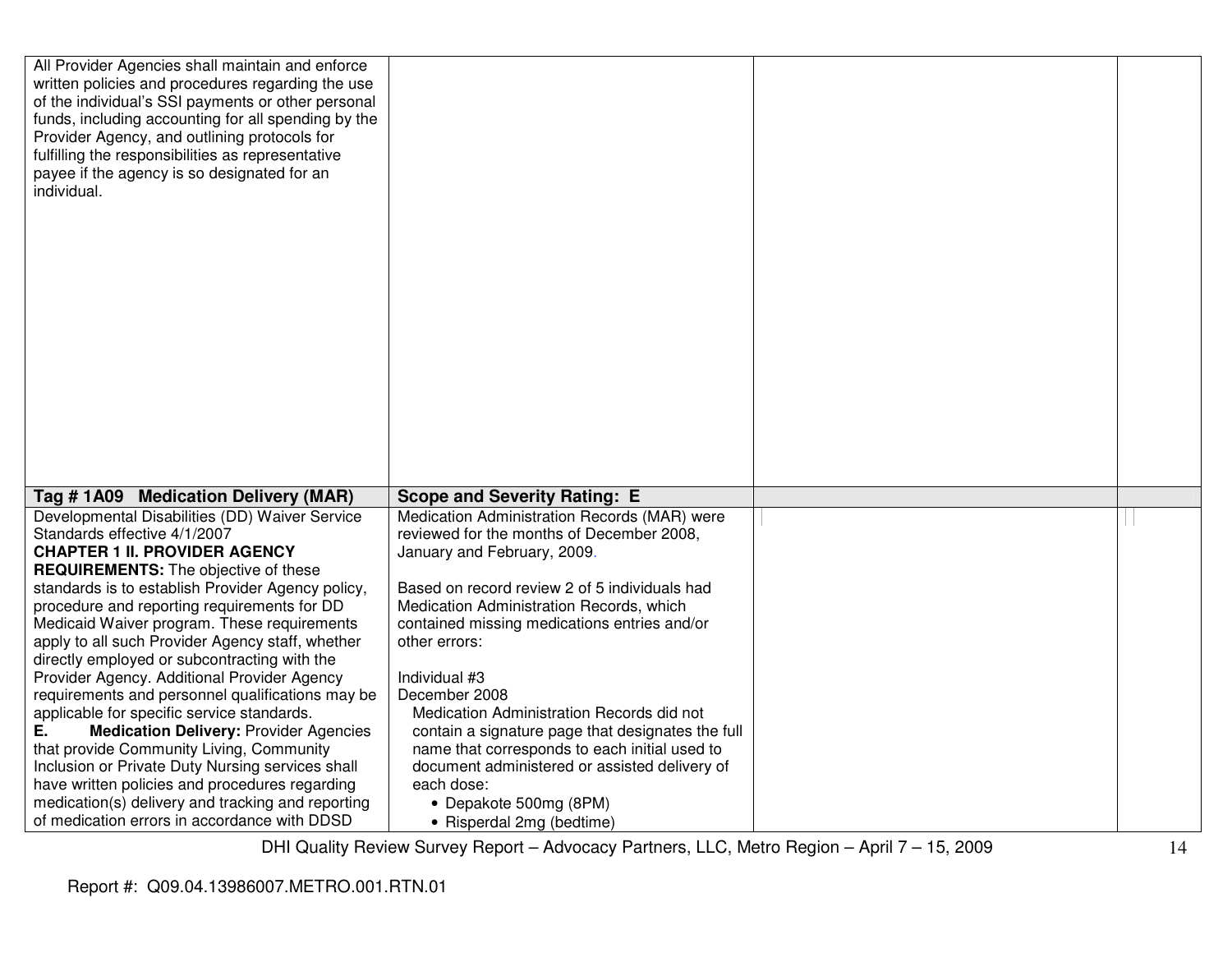Medication Assessment and Delivery Policy and Procedures, the Board of Nursing Rules and Board of Pharmacy standards and regulations.

(2) When required by the DDSD Medication Assessment and Delivery Policy, Medication Administration Records (MAR) shall be maintained and include:

- (a) The name of the individual, a transcription of the physician's written or licensed health care provider's prescription including the brand and generic name of the medication, diagnosis for which the medication is prescribed;
- (b) Prescribed dosage, frequency and method/route of administration, times and dates of administration;
- (c) Initials of the individual administering or assisting with the medication;
- (d) Explanation of any medication irregularity;
- (e) Documentation of any allergic reaction or adverse medication effect; and
- (f) For PRN medication, an explanation for the use of the PRN medication shall include observable signs/symptoms or circumstances in which the medication is to be used, and documentation of effectiveness of PRN medication administered.
- (3) The Provider Agency shall also maintain a signature page that designates the full name that corresponds to each initial used to document administered or assisted delivery of each dose;
- (4) MARs are not required for individuals participating in Independent Living who selfadminister their own medications;
- (5) Information from the prescribing pharmacy regarding medications shall be kept in the home and community inclusion service locations and shall include the expected desired outcomes of administrating the medication, signs and symptoms of adverse
- Citalopram 20mg (bedtime) No specific "time taken" indicated on the Medication Administration Record for the following medication, MAR indicated time as "AM, PM and/or Bedtime": • Risperdal 2mg (bedtime) • Diazepam 5mg (AM) • Diazepam 5mg (bedtime) • Citalopram 20mg (bedtime) January 2009 Medication Administration Records did not contain a signature page that designates the full name that corresponds to each initial used to document administered or assisted delivery of each dose: • Depakote 500mg (8PM) • Risperdal 2mg (bedtime) • Diazepam 5mg (AM) • Diazepam 5mg (bedtime) • Citalopram 20mg (bedtime) No specific "time taken" indicated on the Medication Administration Record for the following medication, MAR indicated time as "AM, PM and/or Bedtime": • Risperdal 2mg (bedtime) • Diazepam 5mg (AM) • Diazepam 5mg (bedtime) • Citalopram 20mg (bedtime) February 2009 Medication Administration Records did not contain a signature page that designates the full name that corresponds to each initial used to document administered or assisted delivery of
	- each dose: • Protonix 40mg (8PM)

• Diazepam 5mg (AM) • Diazepam 5mg (bedtime)

• Diazepam 10mg (8PM)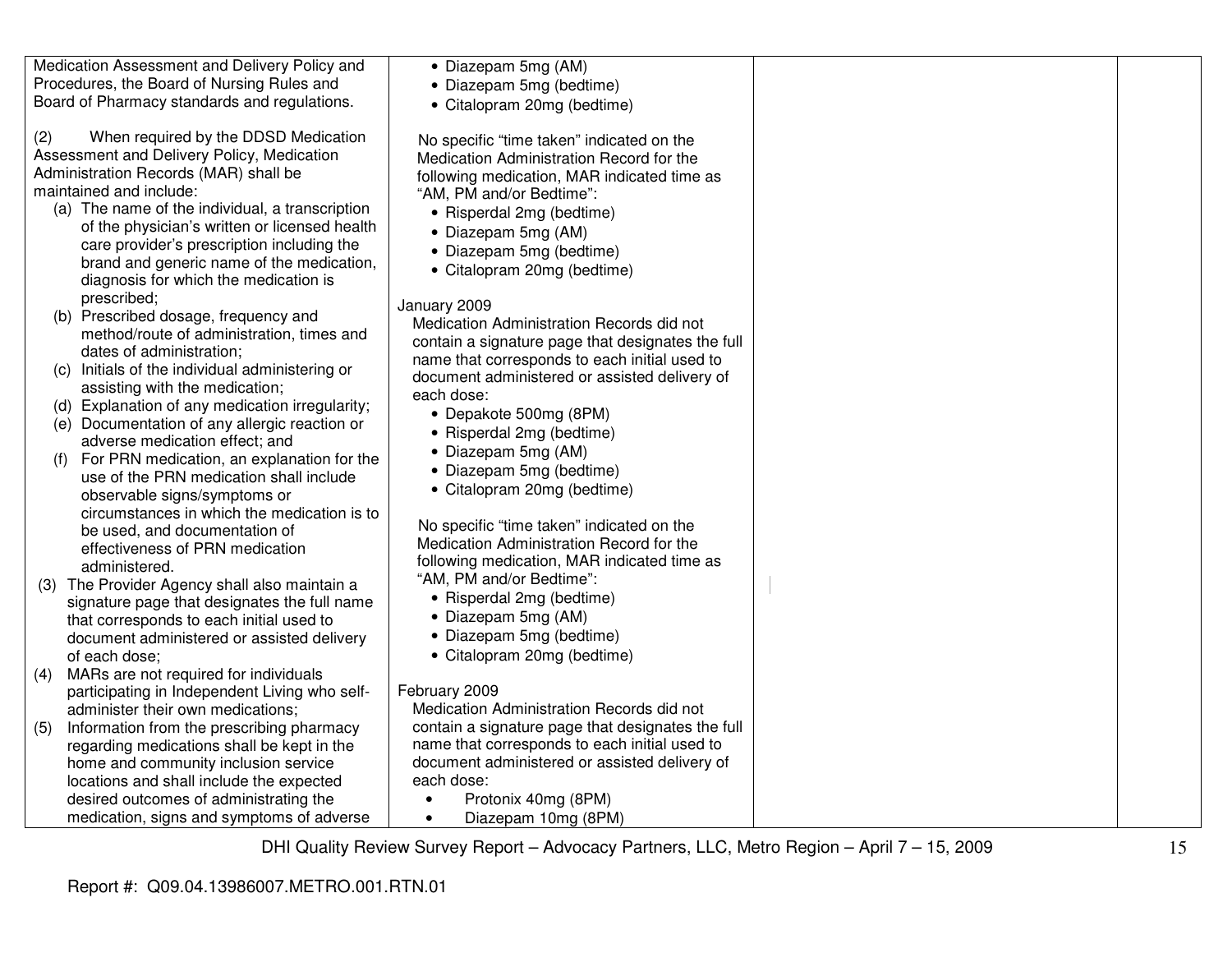| events and interactions with other                | Celexa 10mg (8PM)<br>$\bullet$                                                        |  |
|---------------------------------------------------|---------------------------------------------------------------------------------------|--|
| medications;                                      | Celexa 20mg (8PM)<br>$\bullet$                                                        |  |
|                                                   | Depakote 500mg (8PM)                                                                  |  |
|                                                   |                                                                                       |  |
| NMAC 16.19.11.8 MINIMUM STANDARDS:                | Individual #5                                                                         |  |
| A. MINIMUM STANDARDS FOR THE                      | December 2008                                                                         |  |
| DISTRIBUTION, STORAGE, HANDLING AND               | Medication Administration Records did not                                             |  |
| <b>RECORD KEEPING OF DRUGS:</b>                   |                                                                                       |  |
|                                                   | contain a signature page that designates the full                                     |  |
|                                                   | name that corresponds to each initial used to                                         |  |
| (d) The facility shall have a Medication          | document administered or assisted delivery of                                         |  |
| Administration Record (MAR) documenting           | each dose:                                                                            |  |
| medication administered to residents, including   | Flovent 110 mcg (AM)<br>$\bullet$                                                     |  |
| over-the-counter medications. This                | Flovent 110 mcg (PM)<br>$\bullet$                                                     |  |
| documentation shall include:                      | Allegra 60 mg (AM)<br>$\bullet$                                                       |  |
| Name of resident;<br>(i)                          |                                                                                       |  |
| (ii)<br>Date given;                               | No specific "time taken" indicated on the                                             |  |
| (iii) Drug product name;                          | Medication Administration Record for the                                              |  |
| (iv) Dosage and form;                             | following medication, MAR indicated time as                                           |  |
| Strength of drug;<br>(V)                          | "AM, PM and/or Bedtime":                                                              |  |
| Route of administration;<br>(vi)                  | $\bullet$                                                                             |  |
| (vii) How often medication is to be taken;        | Flovent 110 mcg (AM)                                                                  |  |
| (viii) Time taken and staff initials;             | Flovent 110 mcg (PM)<br>$\bullet$                                                     |  |
| (ix) Dates when the medication is                 | Allegra 60 mg (AM)<br>$\bullet$                                                       |  |
| discontinued or changed;                          |                                                                                       |  |
| The name and initials of all staff<br>(x)         | January 2009                                                                          |  |
| administering medications.                        | Medication Administration Records did not                                             |  |
|                                                   | contain a signature page that designates the full                                     |  |
| <b>Model Custodial Procedure Manual</b>           | name that corresponds to each initial used to                                         |  |
| <b>D. Administration of Drugs</b>                 | document administered or assisted delivery of                                         |  |
|                                                   | each dose:                                                                            |  |
| Unless otherwise stated by practitioner, patients | Flovent 110 mcg (AM)<br>$\bullet$                                                     |  |
| will not be allowed to administer their own       | Flovent 110 mcg (PM)<br>$\bullet$                                                     |  |
| medications.                                      | Allegra 60 mg<br>(AM)<br>$\bullet$                                                    |  |
| Document the practitioner's order authorizing the |                                                                                       |  |
| self-administration of medications.               |                                                                                       |  |
|                                                   | No specific "time taken" indicated on the<br>Medication Administration Record for the |  |
| All PRN (As needed) medications shall have        |                                                                                       |  |
| complete detail instructions regarding the        | following medication, MAR indicated time as                                           |  |
| administering of the medication. This shall       | "AM, PM and/or Bedtime":                                                              |  |
| include:                                          | Flovent 110 mcg (AM)<br>$\bullet$                                                     |  |
| symptoms that indicate the use of the<br>➤        | Flovent 110 mcg (PM)<br>$\bullet$                                                     |  |
| medication,                                       | Allegra 60 mg<br>(AM)<br>$\bullet$                                                    |  |
| exact dosage to be used, and                      |                                                                                       |  |
| the exact amount to be used in a 24 hour<br>➤     | February 2009                                                                         |  |
|                                                   |                                                                                       |  |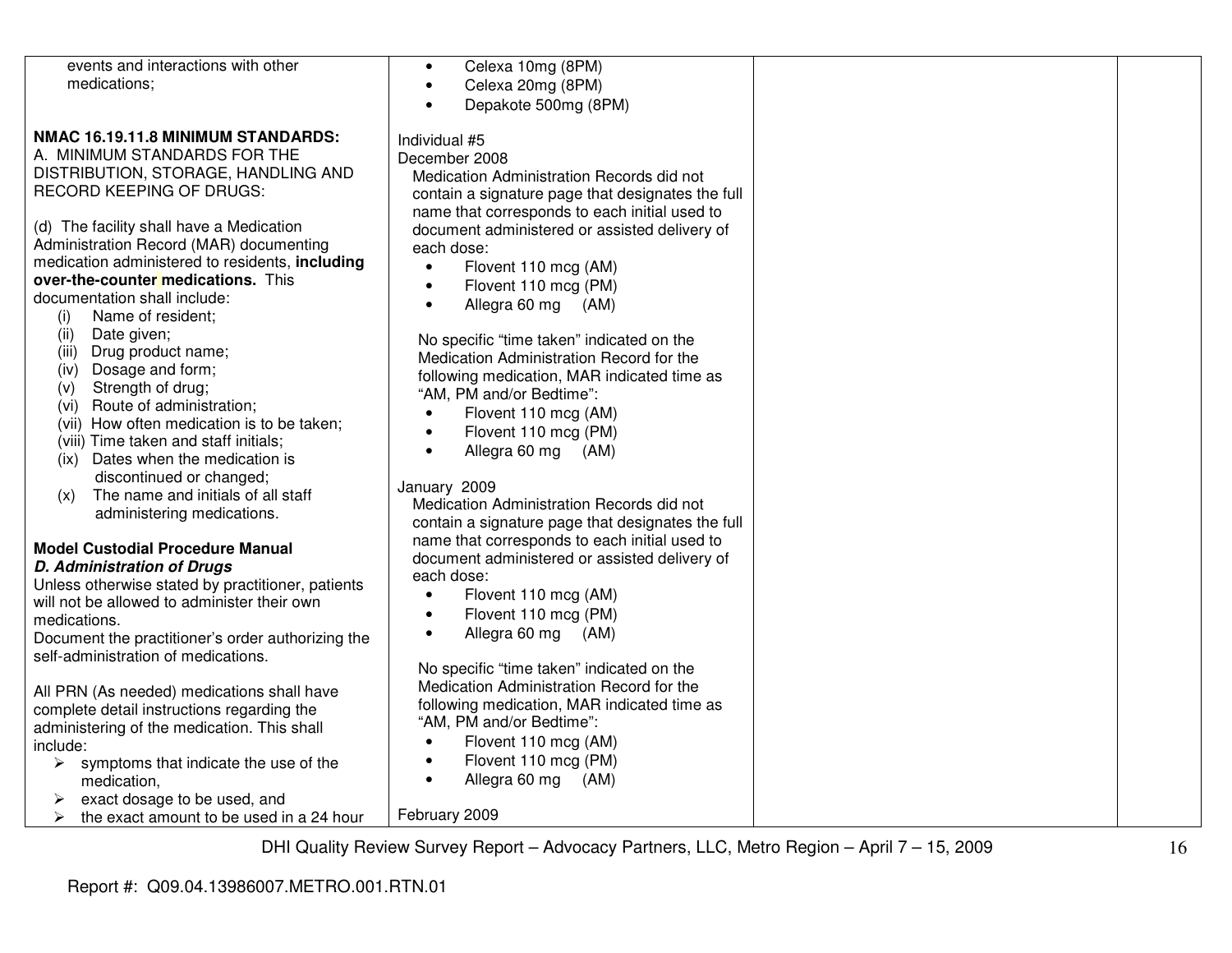|    | period.                                                                                   | Medication Administration Records did not<br>contain a signature page that designates the full<br>name that corresponds to each initial used to<br>document administered or assisted delivery of<br>each dose:<br>Flovent 110 mcg (AM)<br>$\bullet$<br>Flovent 110 mcg (PM)<br>$\bullet$<br>Allegra 60 mg (AM)<br>$\bullet$<br>No specific "time taken" indicated on the<br>Medication Administration Record for the<br>following medication, MAR indicated time as<br>"AM, PM and/or Bedtime":<br>Flovent 110 mcg (AM)<br>$\bullet$<br>Flovent 110 mcg (PM)<br>$\bullet$<br>Allegra 60 mg (AM)<br>$\bullet$ |  |
|----|-------------------------------------------------------------------------------------------|--------------------------------------------------------------------------------------------------------------------------------------------------------------------------------------------------------------------------------------------------------------------------------------------------------------------------------------------------------------------------------------------------------------------------------------------------------------------------------------------------------------------------------------------------------------------------------------------------------------|--|
|    | Tag #1A12 Reimbursement/Billable Units                                                    | <b>Scope and Severity Rating: B</b>                                                                                                                                                                                                                                                                                                                                                                                                                                                                                                                                                                          |  |
|    | Developmental Disabilities (DD) Waiver Service                                            | Based on record review, the Agency failed to                                                                                                                                                                                                                                                                                                                                                                                                                                                                                                                                                                 |  |
|    | Standards effective 4/1/2007                                                              | provide written or electronic documentation as                                                                                                                                                                                                                                                                                                                                                                                                                                                                                                                                                               |  |
|    | <b>CHAPTER 1 III. PROVIDER AGENCY</b>                                                     | evidence for each unit billed, which contained the                                                                                                                                                                                                                                                                                                                                                                                                                                                                                                                                                           |  |
|    | <b>DOCUMENTATION OF SERVICE DELIVERY</b>                                                  | required information for 4 of 5 individuals.                                                                                                                                                                                                                                                                                                                                                                                                                                                                                                                                                                 |  |
|    | <b>AND LOCATION</b><br>A. General: All Provider Agencies shall                            | Individual #1                                                                                                                                                                                                                                                                                                                                                                                                                                                                                                                                                                                                |  |
|    | maintain all records necessary to fully                                                   | • The Agency billed 31 units of Family Living for                                                                                                                                                                                                                                                                                                                                                                                                                                                                                                                                                            |  |
|    | disclose the service, quality, quantity and                                               | the month of December 2008.                                                                                                                                                                                                                                                                                                                                                                                                                                                                                                                                                                                  |  |
|    | clinical necessity furnished to individuals who                                           | Documentation did not contain a                                                                                                                                                                                                                                                                                                                                                                                                                                                                                                                                                                              |  |
|    | are currently receiving services. The Provider                                            | signature/authenticated name of the staff                                                                                                                                                                                                                                                                                                                                                                                                                                                                                                                                                                    |  |
|    | Agency records shall be sufficiently detailed                                             | providing the service to justify billing.                                                                                                                                                                                                                                                                                                                                                                                                                                                                                                                                                                    |  |
|    | to substantiate the date, time, individual                                                |                                                                                                                                                                                                                                                                                                                                                                                                                                                                                                                                                                                                              |  |
|    | name, servicing Provider Agency, level of<br>services, and length of a session of service | • The Agency billed 31 units of Family Living for<br>the month of January 2009. Documentation                                                                                                                                                                                                                                                                                                                                                                                                                                                                                                                |  |
|    | billed.                                                                                   | did not contain a signature/authenticated                                                                                                                                                                                                                                                                                                                                                                                                                                                                                                                                                                    |  |
| В. | <b>Billable Units:</b> The documentation of the                                           | name of the staff providing the service to                                                                                                                                                                                                                                                                                                                                                                                                                                                                                                                                                                   |  |
|    | billable time spent with an individual shall be                                           | justify billing.                                                                                                                                                                                                                                                                                                                                                                                                                                                                                                                                                                                             |  |
|    | kept on the written or electronic record that is                                          |                                                                                                                                                                                                                                                                                                                                                                                                                                                                                                                                                                                                              |  |
|    | prepared prior to a request for                                                           |                                                                                                                                                                                                                                                                                                                                                                                                                                                                                                                                                                                                              |  |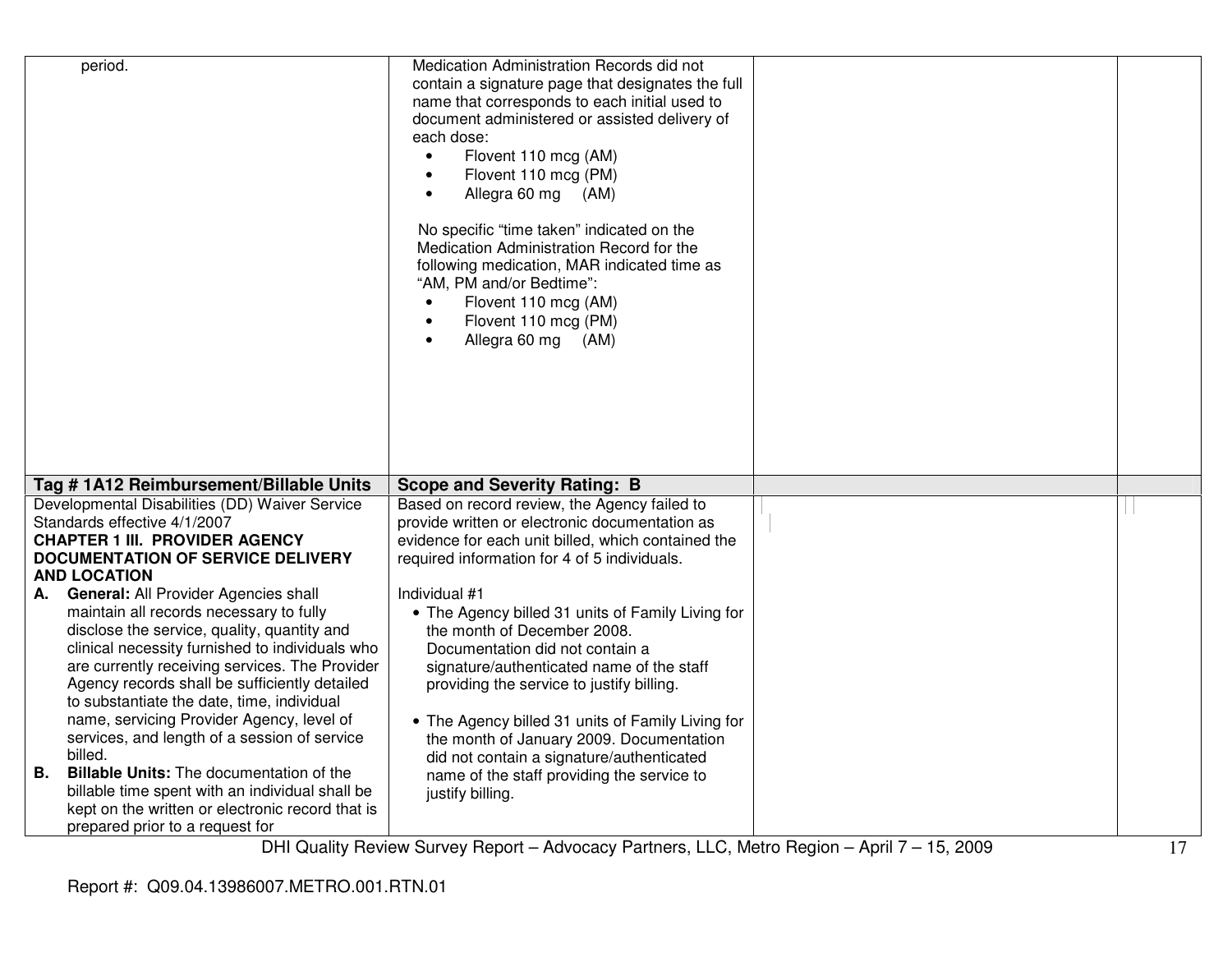|     | reimbursement from the HSD. For each unit       | • The Agency billed 28 units of Family Living for |  |
|-----|-------------------------------------------------|---------------------------------------------------|--|
|     | billed, the record shall contain the following: | the month of February 2009. Documentation         |  |
| (1) | Date, start and end time of each service        | did not contain a signature/authenticated         |  |
|     | encounter or other billable service interval;   | name of the staff providing the service to        |  |
| (2) | A description of what occurred during the       | justify billing.                                  |  |
|     | encounter or service interval; and              |                                                   |  |
| (3) | The signature or authenticated name of staff    | Individual #2                                     |  |
|     | providing the service.                          | • The Agency billed 31 units of Family Living for |  |
|     |                                                 | the month of December 2008. Documentation         |  |
|     |                                                 | did not contain a signature/authenticated         |  |
|     |                                                 | name of the staff providing the service to        |  |
|     |                                                 | justify billing.                                  |  |
|     |                                                 |                                                   |  |
|     |                                                 | • The Agency billed 31 units of Family Living for |  |
|     |                                                 | the month of January 2009. Documentation          |  |
|     |                                                 | did not contain a signature/authenticated         |  |
|     |                                                 | name of the staff providing the service to        |  |
|     |                                                 | justify billing.                                  |  |
|     |                                                 |                                                   |  |
|     |                                                 | • The Agency billed 28 units of Family Living for |  |
|     |                                                 | the month of February 2009. Documentation         |  |
|     |                                                 | did not contain a signature/authenticated         |  |
|     |                                                 | name of the staff providing the service to        |  |
|     |                                                 | justify billing.                                  |  |
|     |                                                 | Individual #3                                     |  |
|     |                                                 | • The Agency billed 28 units of Family Living for |  |
|     |                                                 | the month of February 2009. Documentation         |  |
|     |                                                 | did not contain a signature/authenticated         |  |
|     |                                                 | name of the staff providing the service to        |  |
|     |                                                 | justify billing.                                  |  |
|     |                                                 |                                                   |  |
|     |                                                 | Individual #5                                     |  |
|     |                                                 | • The Agency billed 29 units of Family Living for |  |
|     |                                                 | the month of December 2008. Documentation         |  |
|     |                                                 | did not contain a signature/authenticated         |  |
|     |                                                 | name of the staff providing the service to        |  |
|     |                                                 | justify billing.                                  |  |
|     |                                                 |                                                   |  |
|     |                                                 | • The Agency billed 27 units of Family Living for |  |
|     |                                                 | the month of January 2009. Documentation          |  |
|     |                                                 | did not contain a signature/authenticated         |  |
|     |                                                 | name of the staff providing the service to        |  |
|     |                                                 | justify billing.                                  |  |
|     |                                                 |                                                   |  |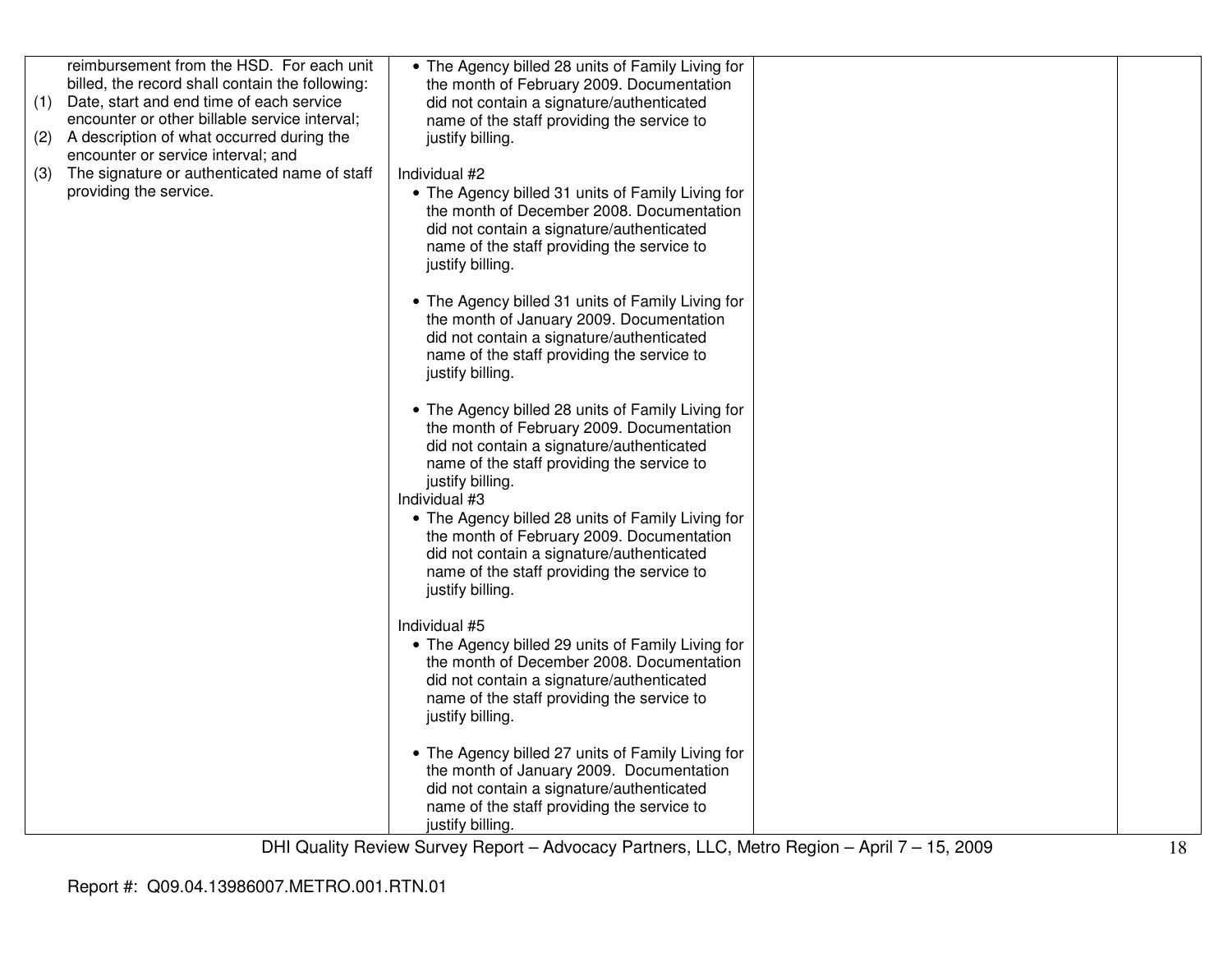| Tag #1A20 DSP Training Documents                                                                                                                                                                                                                           | <b>Scope and Severity Rating: E</b>                                                                                                                            |  |
|------------------------------------------------------------------------------------------------------------------------------------------------------------------------------------------------------------------------------------------------------------|----------------------------------------------------------------------------------------------------------------------------------------------------------------|--|
| Developmental Disabilities (DD) Waiver Service<br>Standards effective 4/1/2007<br><b>CHAPTER 1 IV. GENERAL REQUIREMENTS</b><br><b>FOR PROVIDER AGENCY SERVICE</b>                                                                                          | Based on record review, the Agency failed to<br>ensure that Orientation and Training requirements<br>were met for 3 of 7 Direct Service Personnel.             |  |
| <b>PERSONNEL:</b> The objective of this section is to<br>establish personnel standards for DD Medicaid<br>Waiver Provider Agencies for the following<br>services: Community Living Supports, Community<br>Inclusion Services, Respite, Substitute Care and | Review of Direct Service Personnel training<br>records found no evidence of the following<br>required DOH/DDSD trainings and certification<br>being completed: |  |
| Personal Support Companion Services. These<br>standards apply to all personnel who provide<br>services, whether directly employed or                                                                                                                       | • Person-Centered Planning (1-Day) (DSP #41<br>845                                                                                                             |  |
| subcontracting with the Provider Agency.<br>Additional personnel requirements and<br>qualifications may be applicable for specific<br>service standards.                                                                                                   | • First Aid (DSP #40, 41 & 45)<br>• CPR (DSP #40, 41 & 45)                                                                                                     |  |
| Orientation and Training Requirements:<br>C.<br>Orientation and training for direct support                                                                                                                                                                | • Rights & Advocacy (DSP #45)                                                                                                                                  |  |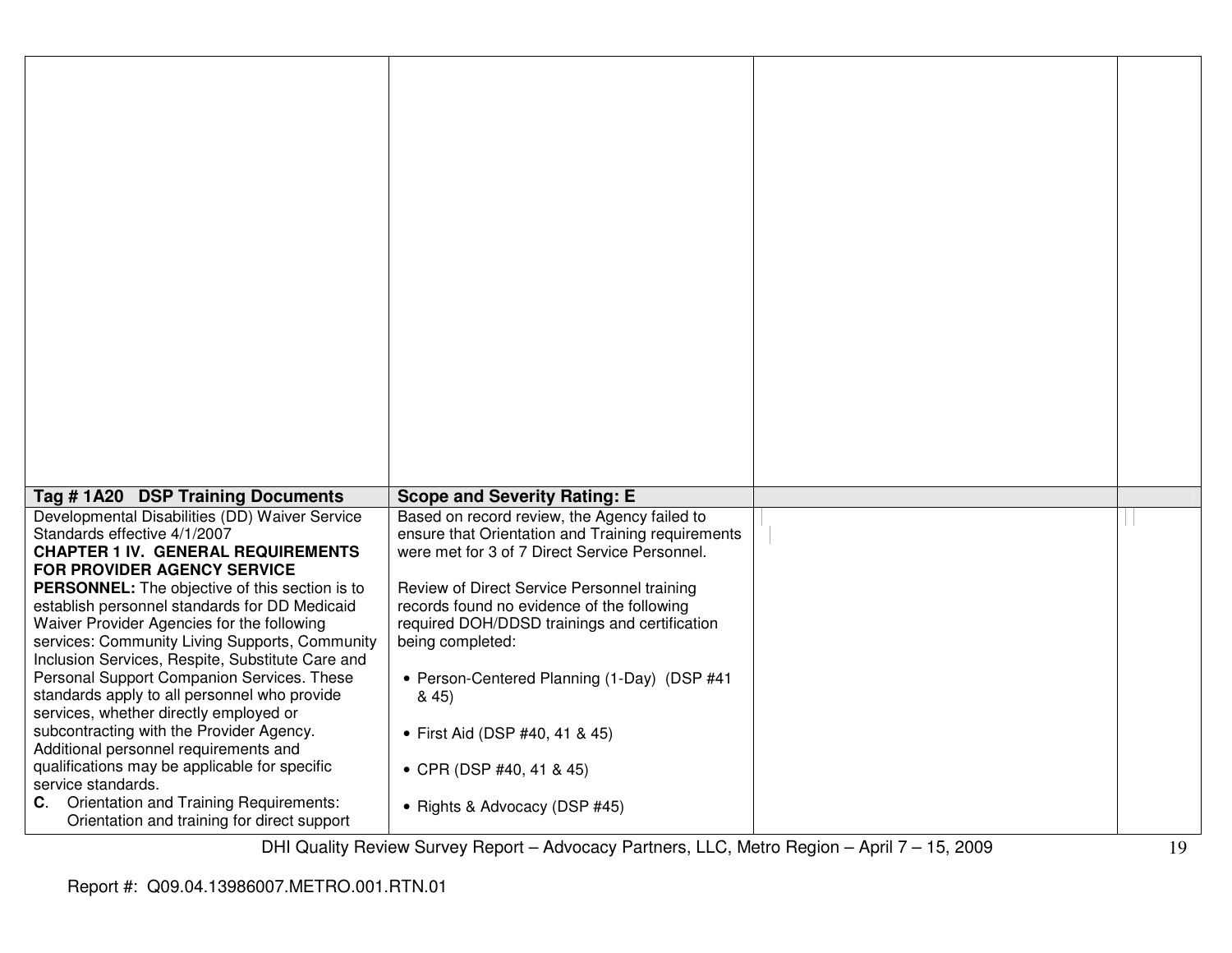| staff and his or her supervisors shall comply<br>with the DDSD/DOH Policy Governing the<br><b>Training Requirements for Direct Support</b><br><b>Staff and Internal Service Coordinators</b><br>Serving Individuals with Developmental<br>Disabilities to include the following:<br>Each new employee shall receive<br>(1)<br>appropriate orientation, including but not<br>limited to, all policies relating to fire<br>prevention, accident prevention, incident<br>management and reporting, and emergency<br>procedures; and<br>Individual-specific training for each individual<br>(2)<br>under his or her direct care, as described in<br>the individual service plan, prior to working<br>alone with the individual.                                                                 | • Teaching & Support Strategies (DSP #45)                                                                                                                                                                                                                                                                                                      |  |
|---------------------------------------------------------------------------------------------------------------------------------------------------------------------------------------------------------------------------------------------------------------------------------------------------------------------------------------------------------------------------------------------------------------------------------------------------------------------------------------------------------------------------------------------------------------------------------------------------------------------------------------------------------------------------------------------------------------------------------------------------------------------------------------------|------------------------------------------------------------------------------------------------------------------------------------------------------------------------------------------------------------------------------------------------------------------------------------------------------------------------------------------------|--|
| Tag #1A25 (CoP) CCHS                                                                                                                                                                                                                                                                                                                                                                                                                                                                                                                                                                                                                                                                                                                                                                        | <b>Scope and Severity Rating: D</b>                                                                                                                                                                                                                                                                                                            |  |
| <b>NMAC 7.1.9.9</b><br>A. Prohibition on Employment: A care provider<br>shall not hire or continue the employment or<br>contractual services of any applicant, caregiver or<br>hospital caregiver for whom the care provider has<br>received notice of a disqualifying conviction,<br>except as provided in Subsection B of this section.<br>NMAC 7.1.9.11<br><b>DISQUALIFYING CONVICTIONS.</b> The following<br>felony convictions disqualify an applicant,<br>caregiver or hospital caregiver from employment<br>or contractual services with a care provider:<br>A. homicide;<br><b>B.</b> trafficking, or trafficking in controlled<br>substances;<br>C. kidnapping, false imprisonment, aggravated<br>assault or aggravated battery;<br>D. rape, criminal sexual penetration, criminal | Based on record review, the Agency failed to<br>maintain documentation indicating no<br>"disqualifying convictions" or documentation of the<br>timely submission of pertinent application<br>information to the Caregiver Criminal History<br>Screening Program was on file for 1 of 10 Agency<br>Personnel.<br>• #48 - Date of hire 12/5/2005 |  |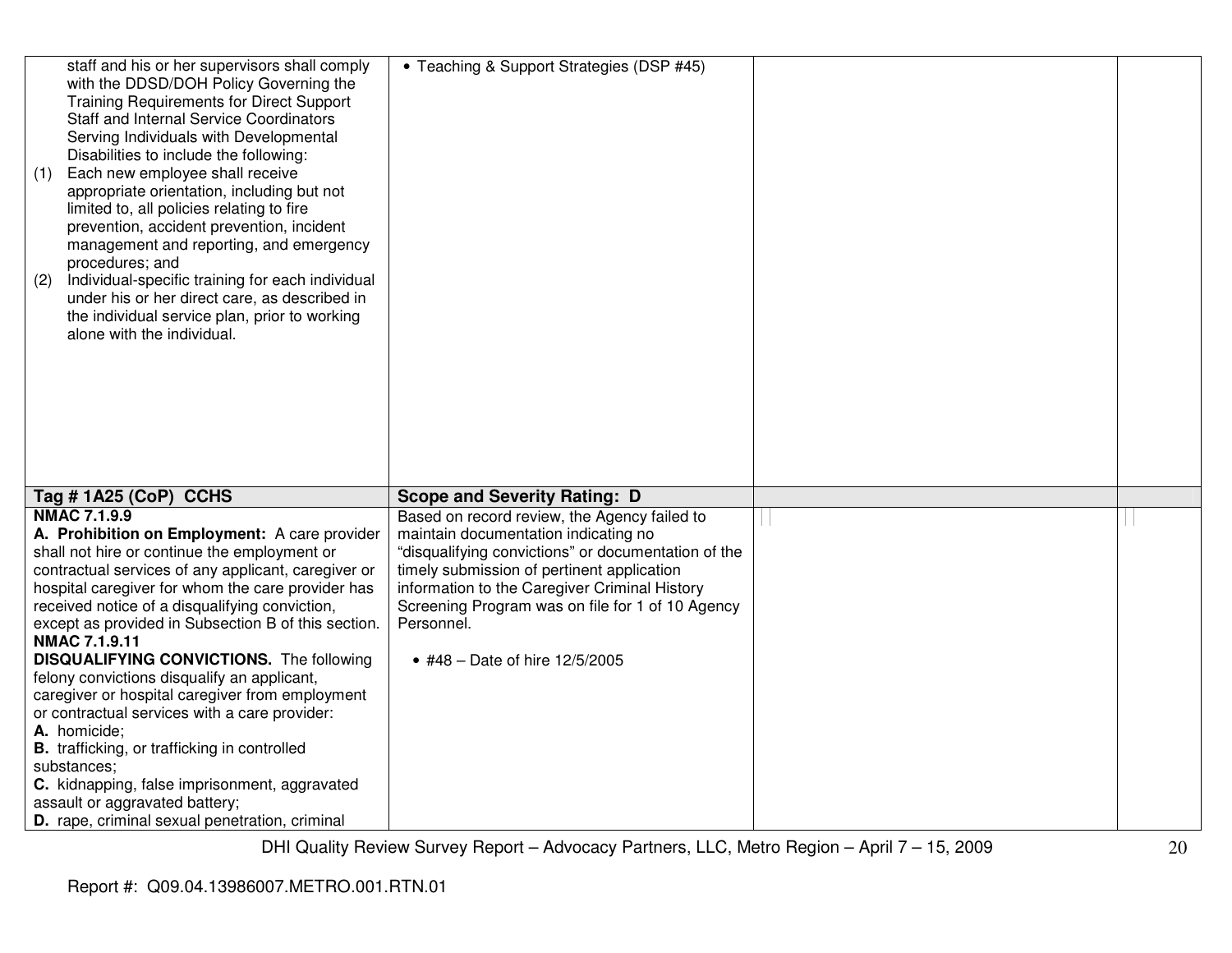| sexual contact, incest, indecent exposure, or other<br>related felony sexual offenses;<br>E. crimes involving adult abuse, neglect or<br>financial exploitation;<br>F. crimes involving child abuse or neglect;<br>G. crimes involving robbery, larceny, extortion,<br>burglary, fraud, forgery, embezzlement, credit<br>card fraud, or receiving stolen property; or<br>H. an attempt, solicitation, or conspiracy involving<br>any of the felonies in this subsection.              |                                                      |  |
|---------------------------------------------------------------------------------------------------------------------------------------------------------------------------------------------------------------------------------------------------------------------------------------------------------------------------------------------------------------------------------------------------------------------------------------------------------------------------------------|------------------------------------------------------|--|
| Chapter 1.IV. General Provider Requirements.<br>D. Criminal History Screening: All personnel shall<br>be screened by the Provider Agency in regard to<br>the employee's qualifications, references, and<br>employment history, prior to employment. All<br>Provider Agencies shall comply with the Criminal<br>Records Screening for Caregivers 7.1.12 NMAC<br>and Employee Abuse Registry 7.1.12 NMAC as<br>required by the Department of Health, Division of<br>Health Improvement. |                                                      |  |
| Tag #1A28 (CoP) Incident Mgt. System                                                                                                                                                                                                                                                                                                                                                                                                                                                  | <b>Scope &amp; Severity Rating: F</b>                |  |
| NMAC 7.1.13.10                                                                                                                                                                                                                                                                                                                                                                                                                                                                        | Based on record review and interview, the Agency     |  |
| <b>INCIDENT MANAGEMENT SYSTEM</b>                                                                                                                                                                                                                                                                                                                                                                                                                                                     | failed to establish and maintain an incident         |  |
| <b>REQUIREMENTS:</b>                                                                                                                                                                                                                                                                                                                                                                                                                                                                  | management system, which emphasizes the              |  |
| A. General: All licensed health care facilities and                                                                                                                                                                                                                                                                                                                                                                                                                                   | principles of prevention and staff involvement.      |  |
| community based service providers shall establish                                                                                                                                                                                                                                                                                                                                                                                                                                     |                                                      |  |
| and maintain an incident management system,                                                                                                                                                                                                                                                                                                                                                                                                                                           | During on site survey (April $7 - 15$ , 2009) review |  |
| which emphasizes the principles of prevention                                                                                                                                                                                                                                                                                                                                                                                                                                         | of policies and procedures found the agency had      |  |
| and staff involvement. The licensed health care                                                                                                                                                                                                                                                                                                                                                                                                                                       | the DHI IMB policies and procedures for reporting    |  |
| facility or community based service provider shall                                                                                                                                                                                                                                                                                                                                                                                                                                    | incidences, however, the Agency did not have an      |  |
| ensure that the incident management system                                                                                                                                                                                                                                                                                                                                                                                                                                            | Agency specific policy and procedure for Incident    |  |
| policies and procedures requires all employees to                                                                                                                                                                                                                                                                                                                                                                                                                                     | Management.                                          |  |
| be competently trained to respond to, report, and                                                                                                                                                                                                                                                                                                                                                                                                                                     |                                                      |  |
| document incidents in a timely and accurate                                                                                                                                                                                                                                                                                                                                                                                                                                           | When Executive Director/Service Coordinator          |  |
| manner.                                                                                                                                                                                                                                                                                                                                                                                                                                                                               | (#49) was asked if the Agency had policies and       |  |
| <b>B.</b> Training Curriculum: The licensed health                                                                                                                                                                                                                                                                                                                                                                                                                                    | procedures regarding incident management, the        |  |
| care facility and community based service                                                                                                                                                                                                                                                                                                                                                                                                                                             | following was reported:                              |  |
| provider shall provide all employees and                                                                                                                                                                                                                                                                                                                                                                                                                                              |                                                      |  |
| volunteers with a written training curriculum on                                                                                                                                                                                                                                                                                                                                                                                                                                      | #49 stated, "Informal process; however, incident     |  |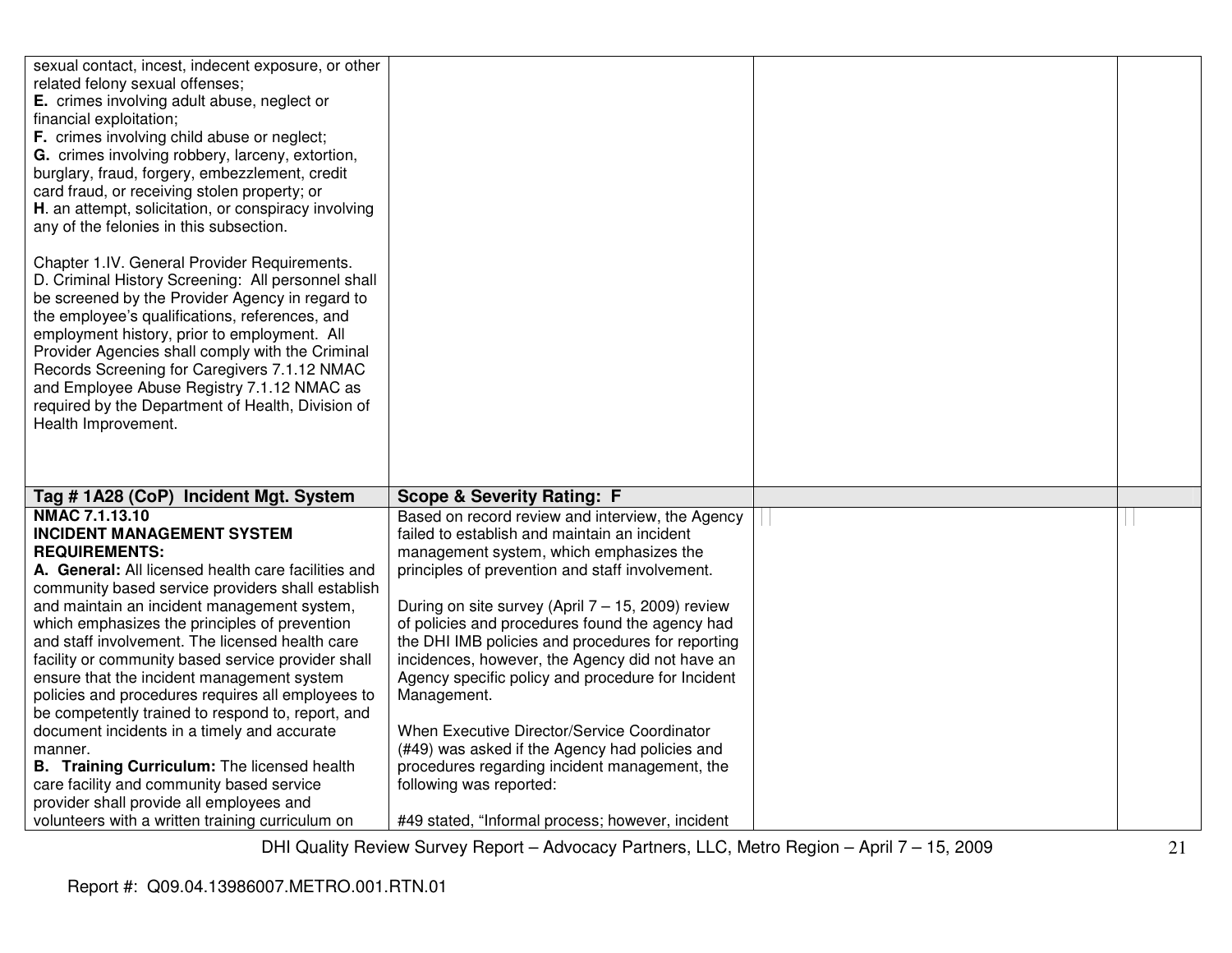| incident policies and procedures for identification,  | reporting will be included in agendas for weekly |  |
|-------------------------------------------------------|--------------------------------------------------|--|
| and timely reporting of abuse, neglect,               | meeting."                                        |  |
| misappropriation of consumers' property, and          |                                                  |  |
| where applicable to community based service           |                                                  |  |
| providers, unexpected deaths or other reportable      |                                                  |  |
| incidents, within thirty (30) days of the employees'  |                                                  |  |
| initial employment, and by annual review not to       |                                                  |  |
| exceed twelve (12) month intervals. The training      |                                                  |  |
| curriculum may include computer-based training.       |                                                  |  |
| Periodic reviews shall include, at a minimum,         |                                                  |  |
| review of the written training curriculum and site-   |                                                  |  |
| specific issues pertaining to the licensed health     |                                                  |  |
| care facilities or community based service            |                                                  |  |
| provider's facility. Training shall be conducted in a |                                                  |  |
| language that is understood by the employee and       |                                                  |  |
| volunteer.                                            |                                                  |  |
| C. Incident Management System Training                |                                                  |  |
| <b>Curriculum Requirements:</b>                       |                                                  |  |
| (1) The licensed health care facility and             |                                                  |  |
| community based service provider shall conduct        |                                                  |  |
| training, or designate a knowledgeable                |                                                  |  |
| representative to conduct training, in accordance     |                                                  |  |
| with the written training curriculum that includes    |                                                  |  |
| but is not limited to:                                |                                                  |  |
| (a) an overview of the potential risk of abuse,       |                                                  |  |
| neglect, misappropriation of consumers' property;     |                                                  |  |
| (b) informational procedures for properly filing      |                                                  |  |
| the division's incident management report form;       |                                                  |  |
| (c) specific instructions of the employees' legal     |                                                  |  |
| responsibility to report an incident of abuse,        |                                                  |  |
| neglect and misappropriation of consumers'            |                                                  |  |
| property.                                             |                                                  |  |
| (d) specific instructions on how to respond to        |                                                  |  |
| abuse, neglect, misappropriation of consumers'        |                                                  |  |
| property;                                             |                                                  |  |
| (e) emergency action procedures to be                 |                                                  |  |
| followed in the event of an alleged incident or       |                                                  |  |
| knowledge of abuse, neglect, misappropriation of      |                                                  |  |
| consumers' property; and                              |                                                  |  |
| (f) where applicable to employees of                  |                                                  |  |
| community based service providers, informational      |                                                  |  |
| procedures for properly filing the division's         |                                                  |  |
| incident management report form for unexpected        |                                                  |  |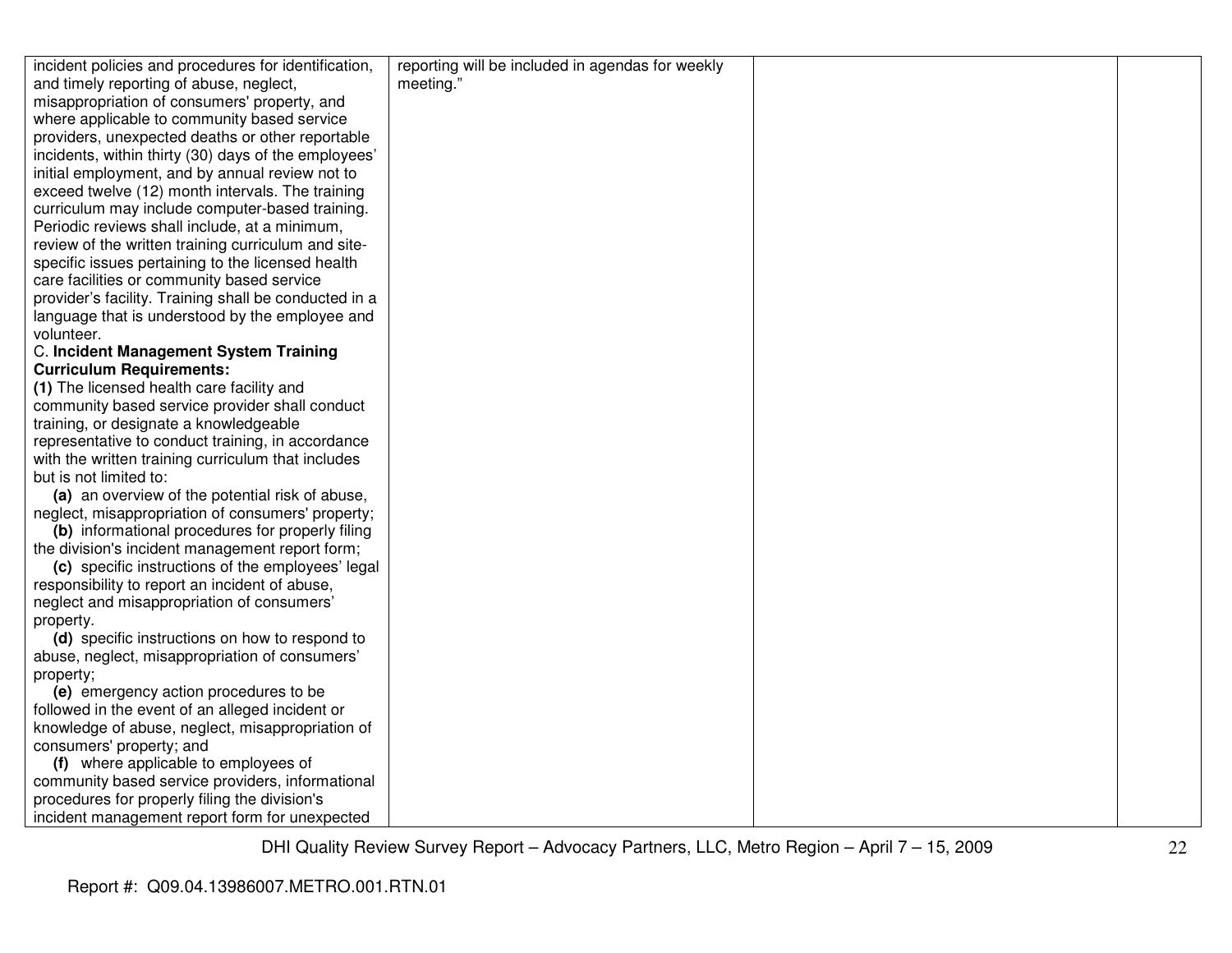| deaths or other reportable incidents.               |                                                      |  |
|-----------------------------------------------------|------------------------------------------------------|--|
|                                                     |                                                      |  |
|                                                     |                                                      |  |
|                                                     |                                                      |  |
|                                                     |                                                      |  |
|                                                     |                                                      |  |
|                                                     |                                                      |  |
|                                                     |                                                      |  |
|                                                     |                                                      |  |
|                                                     |                                                      |  |
|                                                     |                                                      |  |
|                                                     |                                                      |  |
|                                                     |                                                      |  |
|                                                     |                                                      |  |
|                                                     |                                                      |  |
|                                                     |                                                      |  |
|                                                     |                                                      |  |
|                                                     |                                                      |  |
|                                                     |                                                      |  |
|                                                     |                                                      |  |
|                                                     |                                                      |  |
|                                                     |                                                      |  |
|                                                     |                                                      |  |
|                                                     |                                                      |  |
|                                                     |                                                      |  |
|                                                     |                                                      |  |
| Tag # 1A31 (CoP) Client Rights                      | <b>Scope and Severity Rating: F</b>                  |  |
| NMAC 7.26.3.11                                      | Based on record review and interview, the Agency     |  |
| <b>RESTRICTIONS OR LIMITATION OF CLIENT'S</b>       | failed to adopt a written policy regarding a Human   |  |
| <b>RIGHTS:</b>                                      | Rights Committee.                                    |  |
|                                                     |                                                      |  |
| A. A service provider shall not restrict or limit a |                                                      |  |
| client's rights except:                             | During the on-site survey Surveyors requested the    |  |
| where the restriction or limitation is<br>(1)       | Agency's Human Rights Committee Meeting              |  |
| allowed in an emergency and is necessary to         | Minutes for any individuals who may have             |  |
| prevent imminent risk of physical harm to the       | required an approval during April 2008 - April       |  |
| client or another person; or                        | 2009. As of April 15 <sup>th</sup> no documents were |  |
| where the interdisciplinary team has<br>(2)         | provided.                                            |  |
| determined that the client's limited capacity to    |                                                      |  |
| exercise the right threatens his or her physical    | Record review of the Agency found no evidence        |  |
| safety; or                                          | of the written HRC policy and procedure.             |  |
| (3)<br>as provided for in Section 10.1.14           |                                                      |  |
| [now Subsection N of 7.26.3.10 NMAC].               | When Executive Director/Service Coordinator          |  |
|                                                     |                                                      |  |
| B. Any emergency intervention to prevent            | (#49) was asked if the Agency had policies and       |  |
| physical harm shall be reasonable to prevent        | procedures regarding Human Rights Committee,         |  |
| harm, shall be the least restrictive intervention   | the following were reported:                         |  |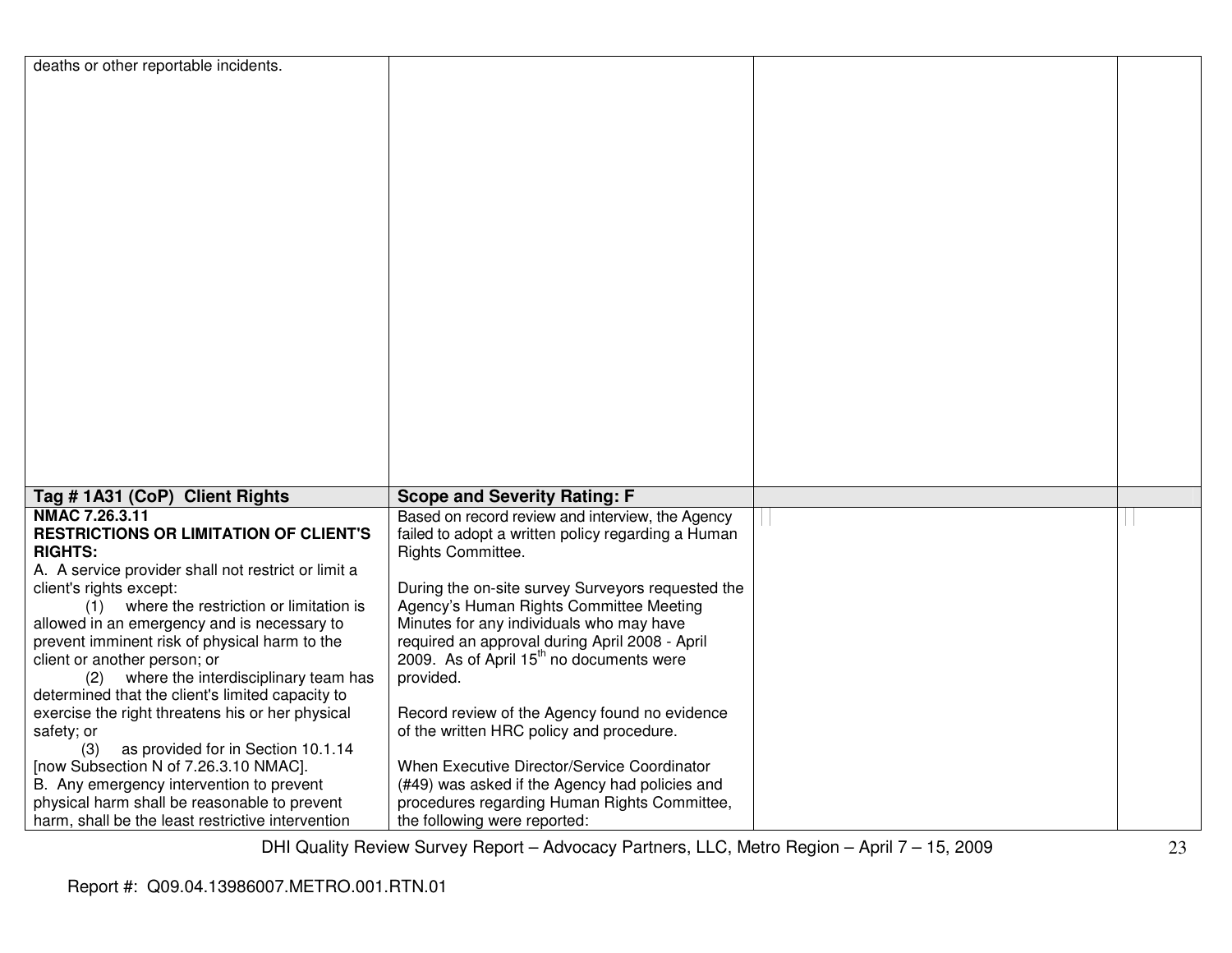| necessary to meet the emergency, shall be<br>allowed no longer than necessary and shall be<br>subject to interdisciplinary team (IDT) review. The<br>IDT upon completion of its review may refer its<br>findings to the office of quality assurance. The<br>emergency intervention may be subject to review<br>by the service provider's behavioral support<br>committee or human rights committee in<br>accordance with the behavioral support policies or<br>other department regulation or policy.<br>C. The service provider may adopt reasonable<br>program policies of general applicability to clients<br>served by that service provider that do not violate<br>client rights.<br>[09/12/94; 01/15/97; Recompiled 10/31/01] | #49 stated, "No, we do not have a committee at<br>this time. No we do not belong to a committee, we<br>are exploring it" |  |
|-------------------------------------------------------------------------------------------------------------------------------------------------------------------------------------------------------------------------------------------------------------------------------------------------------------------------------------------------------------------------------------------------------------------------------------------------------------------------------------------------------------------------------------------------------------------------------------------------------------------------------------------------------------------------------------------------------------------------------------|--------------------------------------------------------------------------------------------------------------------------|--|
| <b>Long Term Services Division</b><br><b>Policy Title: Human Rights Committee</b><br>Requirements Eff Date: March 1, 2003                                                                                                                                                                                                                                                                                                                                                                                                                                                                                                                                                                                                           |                                                                                                                          |  |
| <b>IV. POLICY STATEMENT</b><br>Human Rights Committees are required for<br>residential service provider agencies. The<br>purpose of these committees with respect to the<br>provision of Behavior Supports is to review and<br>monitor the implementation of certain Behavior<br>Support Plans.                                                                                                                                                                                                                                                                                                                                                                                                                                     |                                                                                                                          |  |
| Human Rights Committees may not approve any<br>of the interventions specifically prohibited in the<br>following policies:<br>• Aversive Intervention Prohibitions<br>• Psychotropic Medications Use<br>• Behavioral Support Service Provision.                                                                                                                                                                                                                                                                                                                                                                                                                                                                                      |                                                                                                                          |  |
| A Human Rights Committee may also serve other<br>agency functions as appropriate, such as the<br>review of internal policies on sexuality and<br>incident management follow-up.                                                                                                                                                                                                                                                                                                                                                                                                                                                                                                                                                     |                                                                                                                          |  |
| A. HUMAN RIGHTS COMMITTEE ROLE IN<br><b>BEHAVIOR SUPPORTS</b>                                                                                                                                                                                                                                                                                                                                                                                                                                                                                                                                                                                                                                                                       |                                                                                                                          |  |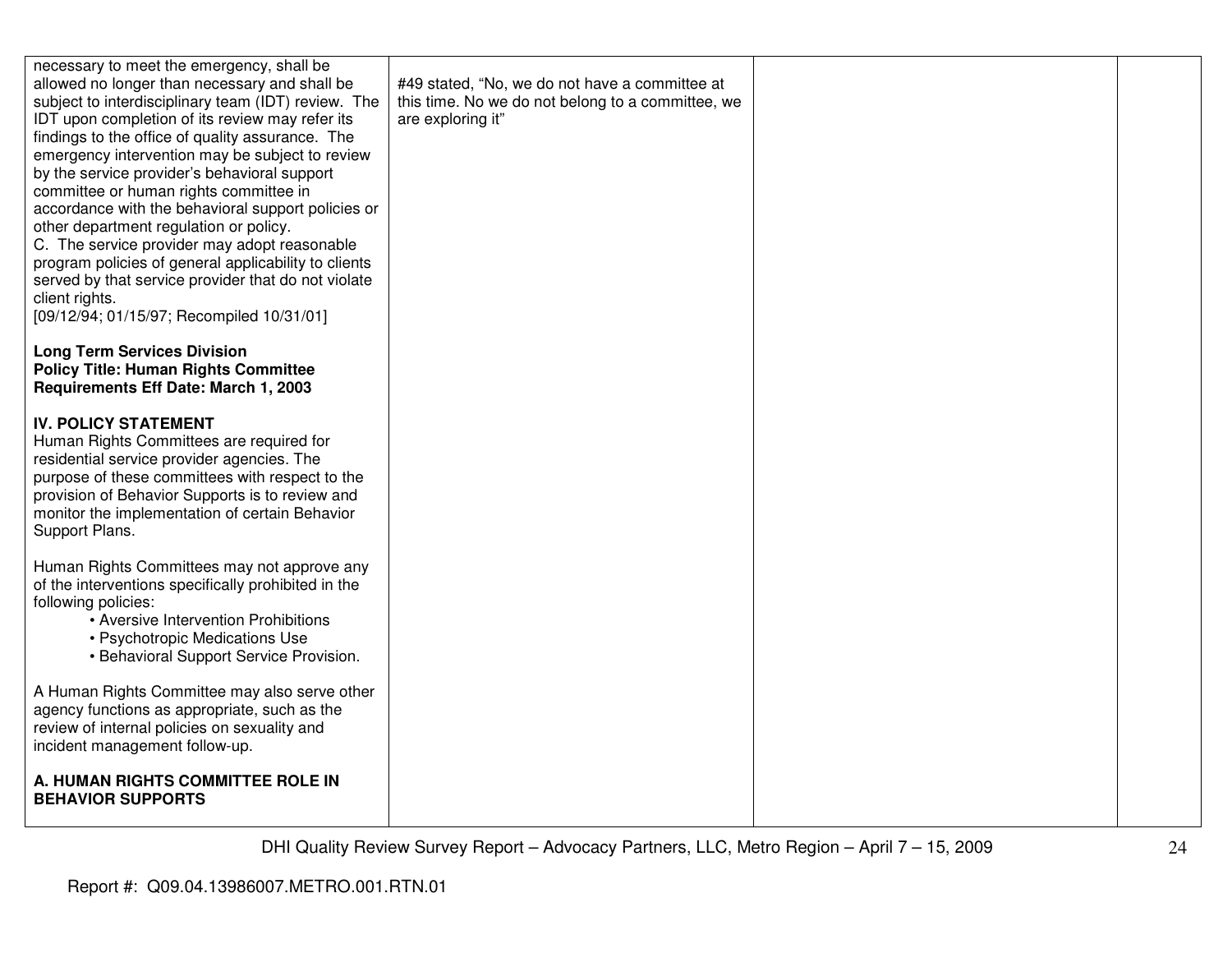| 2. The Human Rights Committee will determine<br>and adopt a written policy stating the frequency |                                                   |  |
|--------------------------------------------------------------------------------------------------|---------------------------------------------------|--|
| and purpose of meetings. Behavior Support Plans                                                  |                                                   |  |
| approved by the Human Rights Committee will be                                                   |                                                   |  |
|                                                                                                  |                                                   |  |
| reviewed at least quarterly.                                                                     |                                                   |  |
|                                                                                                  |                                                   |  |
|                                                                                                  |                                                   |  |
|                                                                                                  |                                                   |  |
|                                                                                                  |                                                   |  |
|                                                                                                  |                                                   |  |
|                                                                                                  |                                                   |  |
|                                                                                                  |                                                   |  |
|                                                                                                  |                                                   |  |
|                                                                                                  |                                                   |  |
|                                                                                                  |                                                   |  |
|                                                                                                  |                                                   |  |
|                                                                                                  |                                                   |  |
|                                                                                                  |                                                   |  |
|                                                                                                  |                                                   |  |
|                                                                                                  |                                                   |  |
|                                                                                                  |                                                   |  |
|                                                                                                  |                                                   |  |
|                                                                                                  |                                                   |  |
|                                                                                                  |                                                   |  |
| Tag # 1A36 SC Training                                                                           | <b>Scope and Severity Rating: A</b>               |  |
| Developmental Disabilities (DD) Waiver Service                                                   | Based on record review, the Agency failed to      |  |
| Standards effective 4/1/2007                                                                     | ensure that Orientation and Training requirements |  |
| <b>CHAPTER 1 IV. GENERAL REQUIREMENTS</b>                                                        | were met for 1 of 3 Service Coordinators.         |  |
| <b>FOR PROVIDER AGENCY SERVICE</b>                                                               |                                                   |  |
| <b>PERSONNEL:</b> The objective of this section is to                                            | Review of Service Coordinators training records   |  |
| establish personnel standards for DD Medicaid                                                    | found no evidence of the following required       |  |
| Waiver Provider Agencies for the following                                                       | DOH/DDSD trainings being completed:               |  |
| services: Community Living Supports, Community                                                   |                                                   |  |
| Inclusion Services, Respite, Substitute Care and                                                 | • Level 1 Health (SC #46)                         |  |
| Personal Support Companion Services. These                                                       |                                                   |  |
| standards apply to all personnel who provide                                                     |                                                   |  |
| services, whether directly employed or                                                           |                                                   |  |
| subcontracting with the Provider Agency.                                                         |                                                   |  |
| Additional personnel requirements and                                                            |                                                   |  |
| qualifications may be applicable for specific                                                    |                                                   |  |
| service standards.                                                                               |                                                   |  |
| <b>C.</b> Orientation and Training Requirements:                                                 |                                                   |  |
|                                                                                                  |                                                   |  |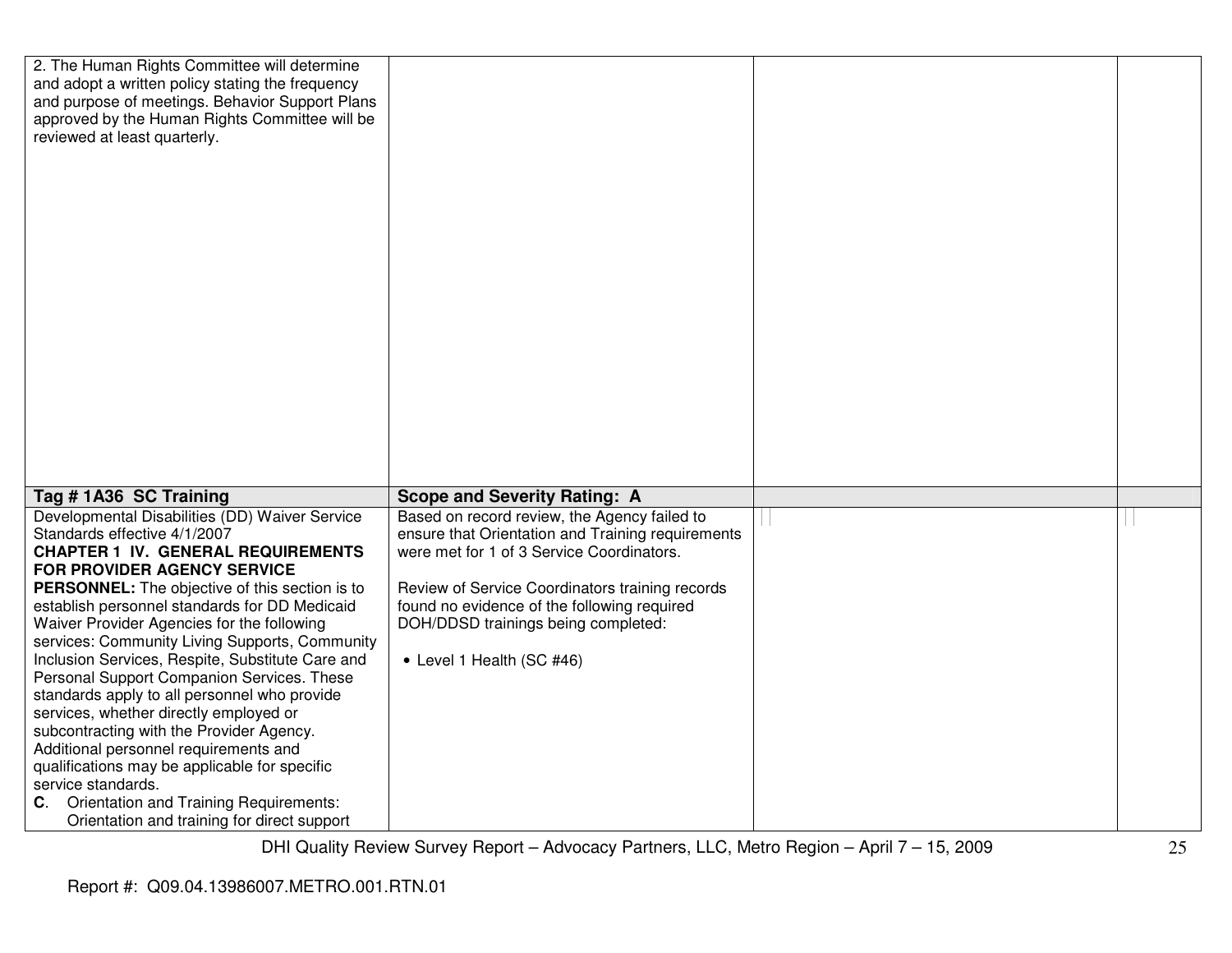| staff and his or her supervisors shall comply<br>with the DDSD/DOH Policy Governing the<br>Training Requirements for Direct Support<br><b>Staff and Internal Service Coordinators</b><br>Serving Individuals with Developmental<br>Disabilities to include the following:<br>Each new employee shall receive<br>(1)<br>appropriate orientation, including but not<br>limited to, all policies relating to fire<br>prevention, accident prevention, incident<br>management and reporting, and emergency<br>procedures; and                                                                                                                                                                                                                                                  |                                                                                                                                                                                                                                                                                                                                                                                                                                              |  |
|----------------------------------------------------------------------------------------------------------------------------------------------------------------------------------------------------------------------------------------------------------------------------------------------------------------------------------------------------------------------------------------------------------------------------------------------------------------------------------------------------------------------------------------------------------------------------------------------------------------------------------------------------------------------------------------------------------------------------------------------------------------------------|----------------------------------------------------------------------------------------------------------------------------------------------------------------------------------------------------------------------------------------------------------------------------------------------------------------------------------------------------------------------------------------------------------------------------------------------|--|
| Tag # 5136 CA Reimbursement                                                                                                                                                                                                                                                                                                                                                                                                                                                                                                                                                                                                                                                                                                                                                | <b>Scope and Severity Rating: A</b>                                                                                                                                                                                                                                                                                                                                                                                                          |  |
| Developmental Disabilities (DD) Waiver Service<br>Standards effective 4/1/2007<br><b>CHAPTER 5 XI. COMMUNITY ACCESS</b><br><b>SERVICES REQUIREMENTS</b><br>G. Reimbursement<br>(1) Billable Unit: A billable unit is defined as<br>one-quarter hour of service.<br>(2) Billable Activities: The Community Access<br>Provider Agency can bill for those activities listed<br>in the Community Access Scope of Service.<br>Billable units are typically provided face-to-face<br>but time spent in non face-to-face activity may be<br>claimed under the following conditions:<br>(a) Time that is non face-to-face is<br>documented separately and clearly<br>identified as to the nature of the activity,<br>and is tied directly to the individual's ISP,<br>Action Plan; | Based on record review, the Agency failed to<br>provide written or electronic documentation as<br>evidence for each unit billed 1 of 2 individuals<br>receiving Community Access Services.<br>Individual #3<br>• December 2008 Agency billed 184 units of<br>Community Access. No documentation found<br>to justify billing.<br>• January 2009 Agency billed 226 units of<br>Community Access. No documentation found<br>to justify billing. |  |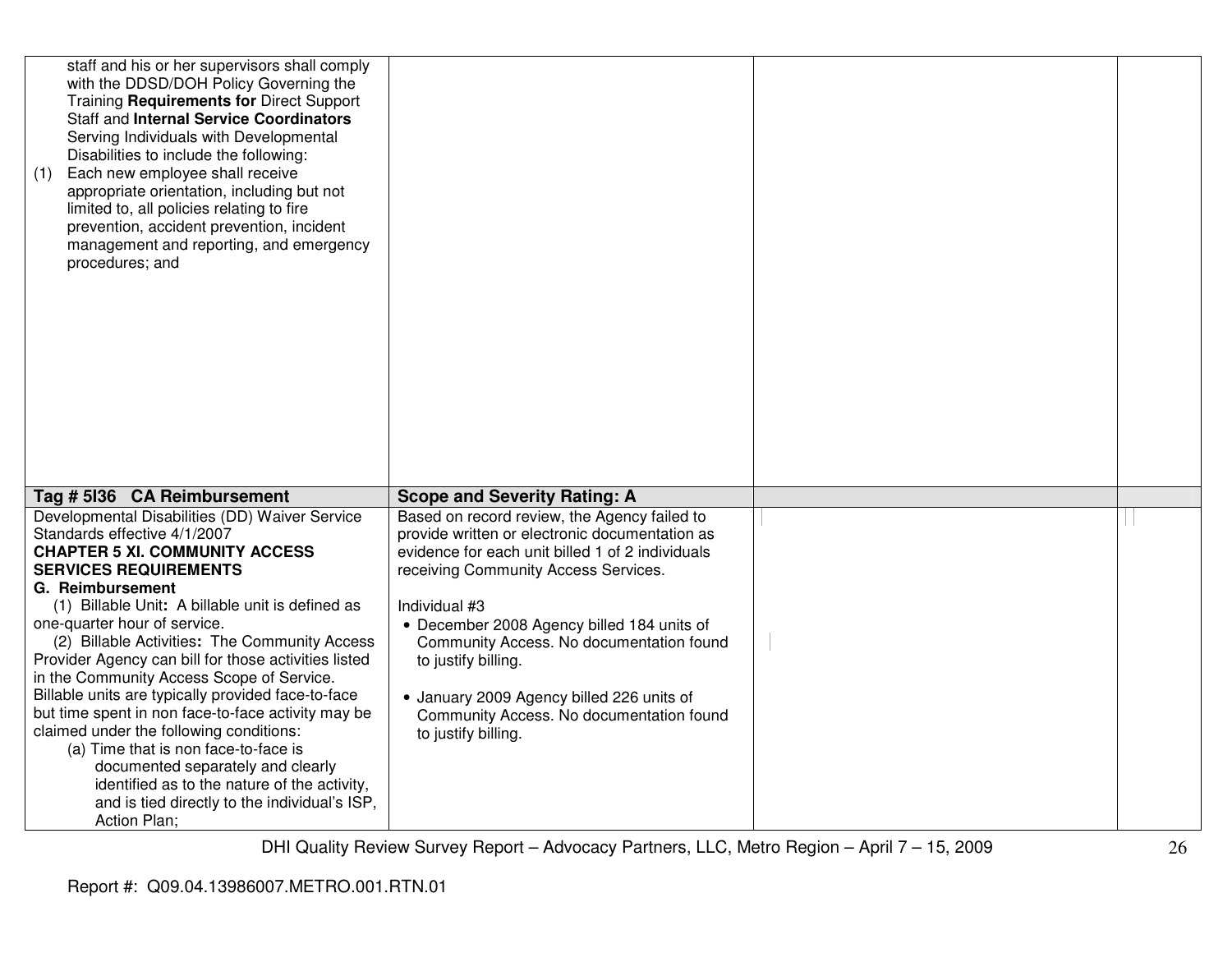| Time that is non face-to-face involves<br>(b)     |  |  |
|---------------------------------------------------|--|--|
| outreach and identification and training of       |  |  |
| community connections and natural                 |  |  |
| supports; and                                     |  |  |
| Non face-to-face hours do not exceed<br>(C)       |  |  |
|                                                   |  |  |
| 10% of the monthly billable hours.                |  |  |
| (3) Non-Billable Activities: Activities that the  |  |  |
| service Provider Agency may need to conduct, but  |  |  |
| which are not separately billable activities, may |  |  |
| include:                                          |  |  |
|                                                   |  |  |
|                                                   |  |  |
| Time and expense for training service<br>(a)      |  |  |
| personnel;                                        |  |  |
| Supervision of agency staff;<br>(b)               |  |  |
| (c) Service documentation and billing             |  |  |
| activities; or                                    |  |  |
| Time the individual spends in segregated<br>(d)   |  |  |
|                                                   |  |  |
| facility-based settings activities.               |  |  |
|                                                   |  |  |
|                                                   |  |  |
|                                                   |  |  |
|                                                   |  |  |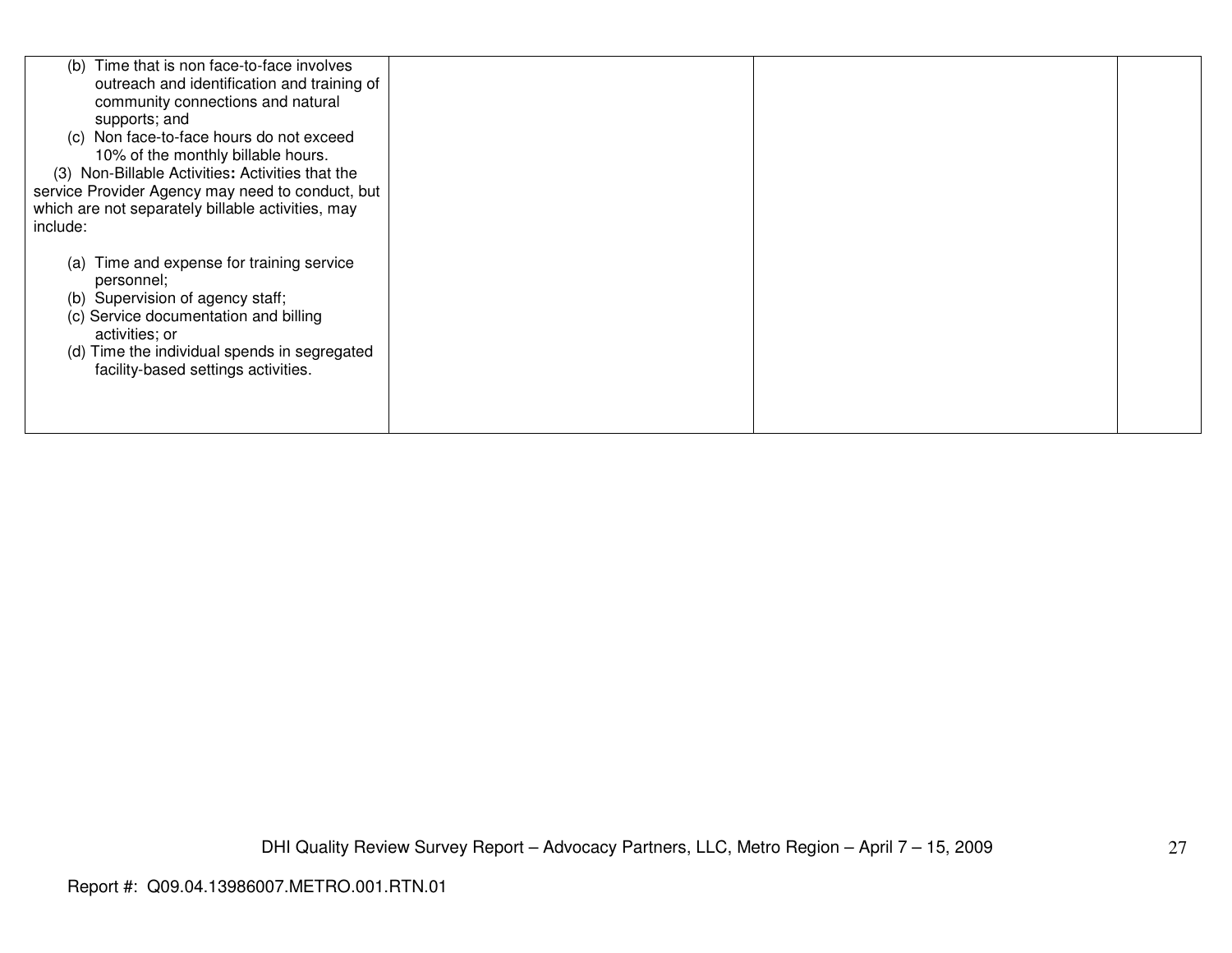| Tag # 6L14 Residential Case File                    | <b>Scope and Severity Rating: E</b>                |  |
|-----------------------------------------------------|----------------------------------------------------|--|
| Developmental Disabilities (DD) Waiver Service      | Based on record review, the Agency failed to       |  |
| Standards effective 4/1/2007                        | maintain a complete and confidential case file in  |  |
| CHAPTER 6. VIII. COMMUNITY LIVING                   | the residence for 4 of 5 Individuals receiving     |  |
| SERVICE PROVIDER AGENCY                             | Family Living Services.                            |  |
| <b>REQUIREMENTS</b>                                 |                                                    |  |
| A. Residence Case File: For individuals             | • Current Emergency & Personal                     |  |
| receiving Supported Living or Family Living, the    | Identification (#2 & 4)                            |  |
| Agency shall maintain in the individual's home a    |                                                    |  |
| complete and current confidential case file for     | • Annual ISP (#2 & 3)                              |  |
| each individual. For individuals receiving          |                                                    |  |
| Independent Living Services, rather than            | • ISP Signature Page (#2, 3 & 5)                   |  |
| maintaining this file at the individual's home, the |                                                    |  |
| complete and current confidential case file for     | • Addendum A $(#2, 3, 8, 5)$                       |  |
| each individual shall be maintained at the          |                                                    |  |
| agency's administrative site. Each file shall       | • Individual Specific Training (Addendum B)        |  |
| include the following:                              | $(#2 \& 3)$                                        |  |
| (1) Complete and current ISP and all                |                                                    |  |
| supplemental plans specific to the individual;      | • Positive Behavioral Plan (#3 & 4)                |  |
| (2) Complete and current Health Assessment          |                                                    |  |
| Tool:                                               |                                                    |  |
| (3) Current emergency contact information,          | • Positive Behavioral Crisis Plan(#3 & 4)          |  |
| which includes the individual's address,            |                                                    |  |
| telephone number, names and telephone               | • Speech Therapy Plan (#2)                         |  |
| numbers of residential Community Living             |                                                    |  |
| Support providers, relatives, or guardian or        | • Health Assessment Tool (#4 & 5)                  |  |
| conservator, primary care physician's name(s)       |                                                    |  |
| and telephone number(s), pharmacy name,             | • Crisis Plan:                                     |  |
| address and telephone number and dentist            | Seizure Crisis Plan (#4) (Per ISP the<br>$\circ$   |  |
| name, address and telephone number, and             | individual is required to have a Seizure           |  |
| health plan;                                        | Crisis Plan)                                       |  |
|                                                     |                                                    |  |
| (4) Up-to-date progress notes, signed and dated     | • Progress Notes/Daily Contacts Logs:              |  |
| by the person making the note for at least the      | $^{\circ}$ None found from March 1 - 31, 2009 (#3) |  |
| past month (older notes may be transferred to       |                                                    |  |
| the agency office);                                 | $^{\circ}$ None found from April 1 - 8, 2009 (#3)  |  |
| (5) Data collected to document ISP Action Plan      |                                                    |  |
| implementation                                      | • Data Collection/Data Tracking:                   |  |
|                                                     | $^{\circ}$ None found from March 1 - 31, 2009 (#3) |  |
| (6) Progress notes written by direct care staff     |                                                    |  |
| and by nurses regarding individual health status    | $^{\circ}$ None found from April 1 - 8, 2009 (#3)  |  |
| and physical conditions including action taken in   |                                                    |  |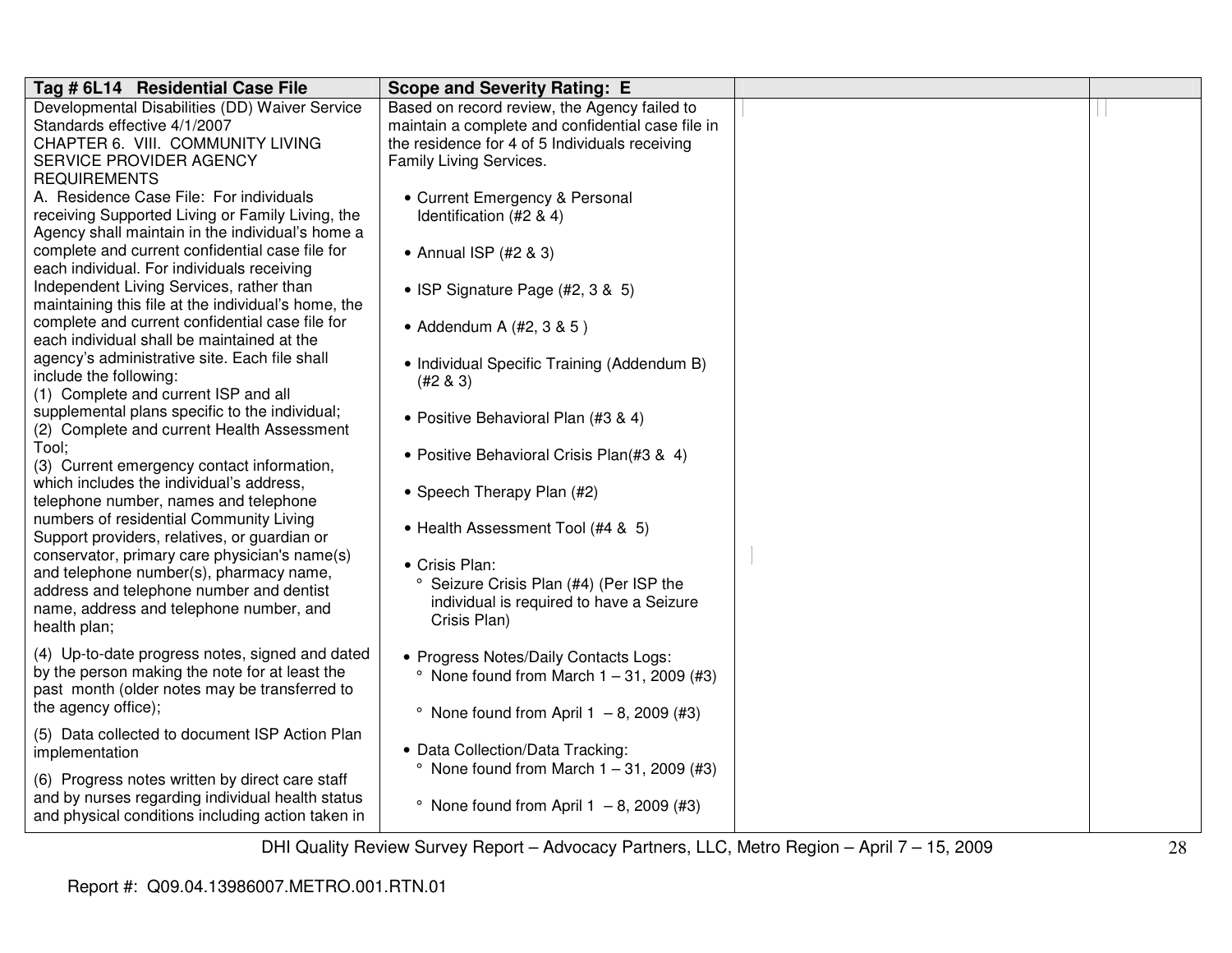| response to identified changes in condition for at |  |
|----------------------------------------------------|--|
| least the past month;                              |  |
| (7) Physician's or qualified health care providers |  |
| written orders;                                    |  |
| (8) Progress notes documenting implementation      |  |
| of a physician's or qualified health care          |  |
| provider's order(s);                               |  |
| (9) Medication Administration Record (MAR) for     |  |
| the past three (3) months which includes:          |  |
| (a) The name of the individual;                    |  |
| (b) A transcription of the healthcare              |  |
| practitioners prescription including the           |  |
| brand and generic name of the medication;          |  |
| Diagnosis for which the medication is<br>(C)       |  |
| prescribed;                                        |  |
| (d) Dosage, frequency and method/route of          |  |
| delivery;                                          |  |
| (e) Times and dates of delivery;                   |  |
| Initials of person administering or assisting      |  |
| with medication; and                               |  |
| (g) An explanation of any medication               |  |
| irregularity, allergic reaction or adverse         |  |
| effect.                                            |  |
| (h) For PRN medication an explanation for the      |  |
| use of the PRN must include:                       |  |
| Observable signs/symptoms or<br>(i)                |  |
| circumstances in which the medication              |  |
| is to be used, and                                 |  |
| (ii) Documentation of the                          |  |
| effectiveness/result of the PRN                    |  |
| delivered.                                         |  |
| A MAR is not required for individuals<br>(i)       |  |
| participating in Independent Living Services       |  |
| who self-administer their own medication.          |  |
| However, when medication administration is         |  |
| provided as part of the Independent Living         |  |
| Service a MAR must be maintained at the            |  |
| individual's home and an updated copy              |  |
| must be placed in the agency file on a             |  |
| weekly basis.                                      |  |
| (10) Record of visits to healthcare practitioners  |  |
| including any treatment provided at the visit and  |  |
| a record of all diagnostic testing for the current |  |